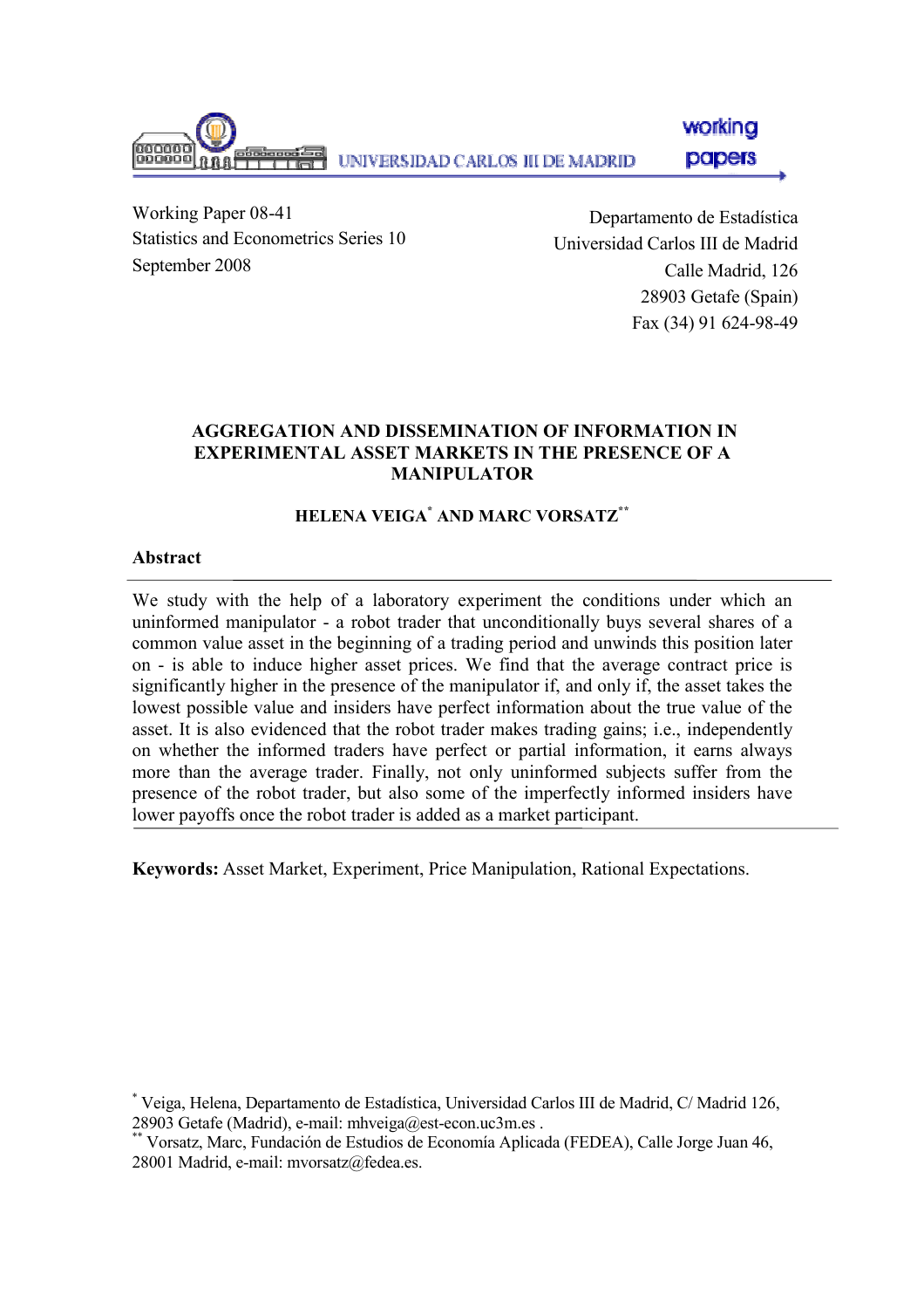# Aggregation and Dissemination of Information in Experimental Asset Markets in the Presence of a Manipulator

Helena Veiga<sup>∗</sup> Marc Vorsatz†

August 1, 2008

#### Abstract

We study with the help of a laboratory experiment the conditions under which an uninformed manipulator – a robot trader that unconditionally buys several shares of a common value asset in the beginning of a trading period and unwinds this position later on  $-$  is able to induce higher asset prices. We find that the average contract price is significantly higher in the presence of the manipulator if, and only if, the asset takes the lowest possible value and insiders have perfect information about the true value of the asset. It is also evidenced that the robot trader makes trading gains; *i.e.*, independently on whether the informed traders have perfect or partial information, it earns always more than the average trader. Finally, not only uninformed subjects suffer from the presence of the robot trader, but also some of the imperfectly informed insiders have lower payoffs once the robot trader is added as a market participant.

*Keywords:* Asset Market, Experiment, Price Manipulation, Rational Expectations.

*JEL-Classifications:* C90, G12, G14.

## 1 Introduction

The efficient market hypothesis of Hayek (1945), operationalized first by Muth (1961) in form of the rational expectations equilibrium, predicts that the price of a financial security summarizes all information about the asset's intrinsic value held by traders. The capacity to aggregate information through prices makes it, in principle, possible to use security markets to predict the likelihood of future events (see Wolfers and Zitzewitz, 2004), but it has also

<sup>∗</sup>Department of Statistics, Universidad Carlos III Madrid, Calle Madrid 126, 28903 Getafe, Spain. E-mail: mhveiga@est-econ.uc3m.es. Financial support from the Spanish Ministry of Education and Science, through the research project SEJ2006-03919, is gratefully acknowledged.

<sup>&</sup>lt;sup>†</sup>Corresponding author. Fundación de Estudios de Economía Aplicada (FEDEA), Calle Jorge Juan 46, 28001 Madrid, Spain. Email: myorsatz@fedea.es. Financial support from the Ramón y Cajal program of the Spanish Ministry of Education and Science is gratefully acknowledged. This work has been initiated while the author was employed by the Economics Department at Maastricht University.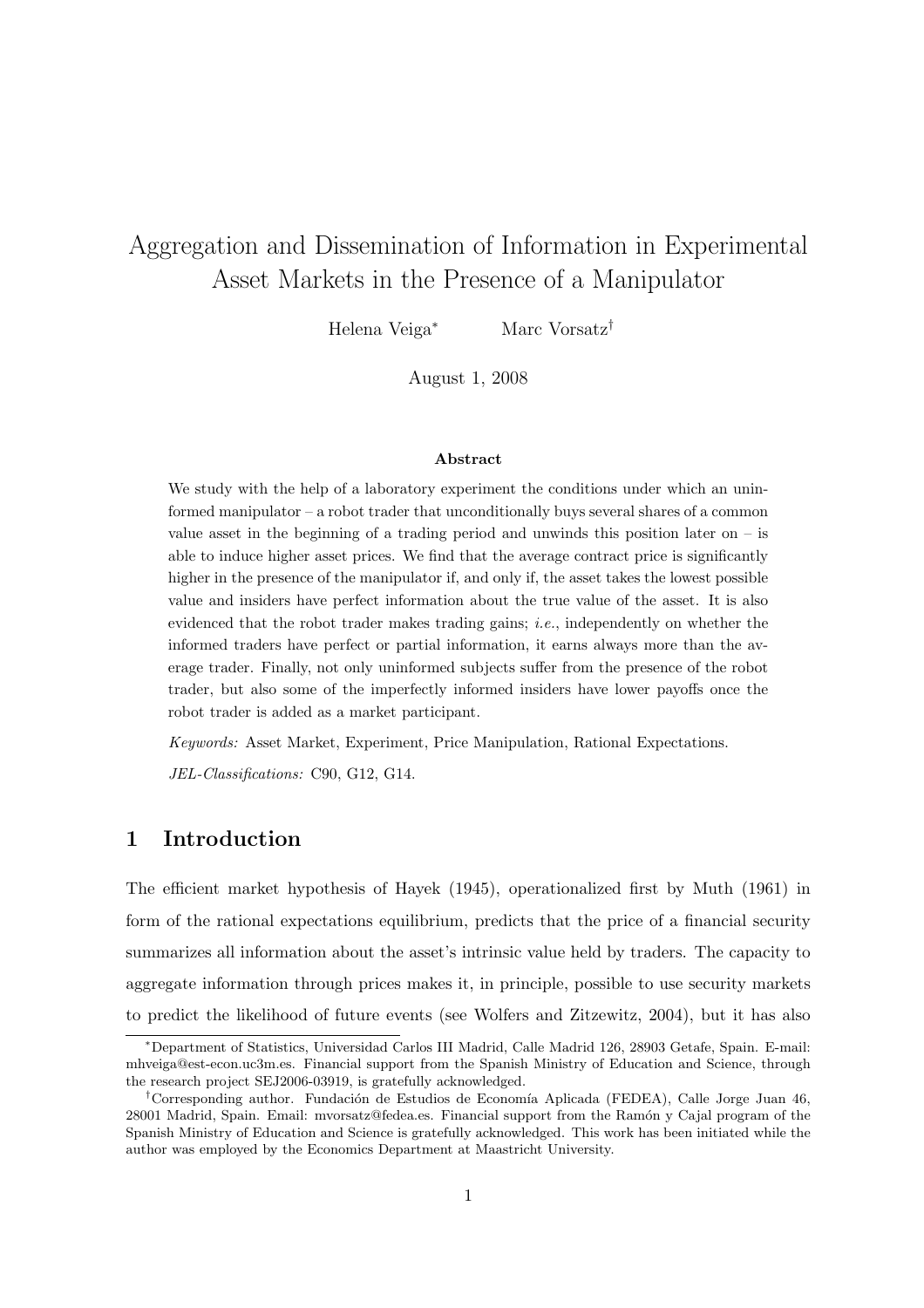been argued recently that prediction markets may suffer from manipulations because some markets participants can have incentives to incur into trading losses in order to distort, indirectly, policies. Two newspaper articles by Pearlstein (2003) and Wyden and Dorgan (2003) reported precisely that a prediction market with the aim to assess the probabilities of geopolitical events was shut down because of the fear that terrorists would be willing to distort the process of information aggregation.

The capacity of asset markets to aggregate disperse information has been analyzed extensively with the help of laboratory experiments (see, among others, Forsythe et al., 1982; Plott and Sunder, 1982, 1988; Forsythe and Lundholm, 1990; Sunder, 1992), but only little effort has been made to assess their manipulability. In the study of Hanson et al.  $(2006)$ , some traders got an additional payoff depending on the median contract price. The authors found that manipulators place, as expected, higher bids. The accuracy of the market, however, remained unaffected because the other traders offset this effect. Veiga and Vorsatz (2008) studied a short–selling constrained asset market in which subjects traded a common value asset that took either a high or a low value. Information was distributed asymmetrically in the sense that only three out of twelve subjects knew the actual value of the asset when the market was open for trading. It was found that a robot trader that bought ten shares of the asset in the beginning of the trading period and sold them afterwards again was able to induce significantly higher prices whenever the actual value of the asset was low. This occurred because some of the uninformed traders took the initial buy offers to be informative, revised their beliefs about the actual value of the asset upwards, and drove the price even higher.<sup>1</sup> This study provided therefore some experimental evidence for the recent theoretical finding of Chakraborty and Yilmaz (2008) that strategic traders have incentives to mimic insiders by moving prices initially away from the fundamentals before reversing the position later on at

<sup>&</sup>lt;sup>1</sup>Following Nöth et al. (1999), we say that some subjects felt into an *information trap*; that is, these traders had misaligned beliefs about the state (the true value of the asset) and the traders who recognized them did not have the resources to adopt their behavior (due to short–selling constraints). Information traps are to be distinguished from information mirages and information cascades. According to Camerer and Weigelt (1991), an information mirage is obtained if some of the traders see information that could be there but is not. The term information cascades, on the other hand, refers to a different decision environment. Consider a situation in which every individual receives some private information about the state and, subsequently, individuals have to announce publicly their guess about the actual state. Then, individuals may discard their private information following the decisions of the former players (see, among others, Bannerjee (1992) and Bikhchandani et al. (1992)).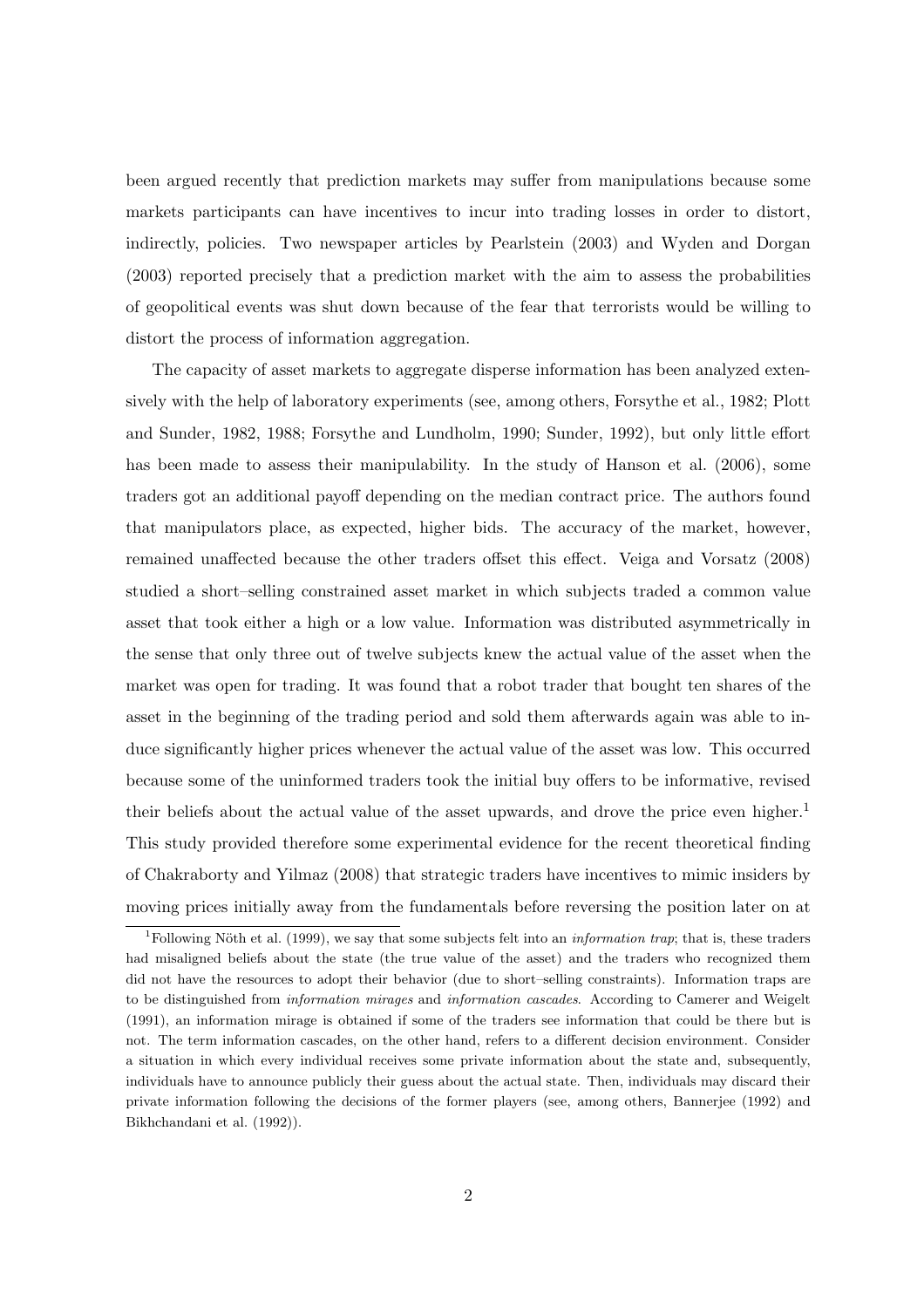more favorable prices.<sup>2</sup>

The objective of this paper is to go one step further and analyze the conditions on the distribution of private information such that manipulations occur. In particular, we address the question whether manipulations happen primarily if private information is perfect or whether similar results can also be obtained when the insiders hold partial information about the true value of the asset (but there is no aggregate uncertainty). A priori there is no straightforward answer to this question. Since all traders are aware about the distribution of private information, the initial purchases of the robot trader may, on the one hand, be considered less informative by the other traders if information is imperfect. This suggests that manipulations are more unlikely in this case. But, on the other hand, now also partially informed traders and not only uninformed subjects may be deceived by the manipulator.

We propose a three–by–two between subjects design to investigate this tradeoff. The three baseline treatments, which are inspired by the study of Plott and Sunder (1988), are as follows: twelve subjects trade a common value asset that takes the values 125, 375, and 525 ECU (experimental currency units) with equal probability for ten periods in a short–selling constrained and computerized double auction market. Every round, each trader receives four shares of the asset and an interest free loan of 25.000 ECU that has to be returned once the market closes. The three baseline treatments differ only in the allocation of private information to subjects. In the first case, six subjects are imperfectly informed about the true value of the asset before trading starts in such a way that there is no aggregate uncertainty, whereas the other six subjects remain uninformed; in the second case, all participants are imperfectly informed; and, in the last case, four subjects have perfect information about the true value of the asset and the remaining eight subjects stay uninformed. The three manipulation treatments differ from their associated baseline treatments since a robot trader is added as a potential manipulator. The uninformed robot trader buys unconditionally ten shares of the asset in the beginning of a trading period and sells them afterwards unconditionally together with its initial endowment of four shares.

In our statistical analysis, we concentrate on the price of the asset and the payoffs of

<sup>2</sup>Further theoretical and empirical literature on market manipulations includes, among others, Allen and Gale (1992), Benabou and Laroque (1992), Kumar and Seppi (1992), Bagnoli and Lipman (1996), Camerer (1998), Strumpf and Rhode (2003), Hanson et al. (2004), Chakraborty and Yilmaz (2004), Ottaviani and Sørensen (2007), Hanson and Oprea (2007), and Goldstein and Gümbel (2008). See Veiga and Vorsatz (2008) for a short summary.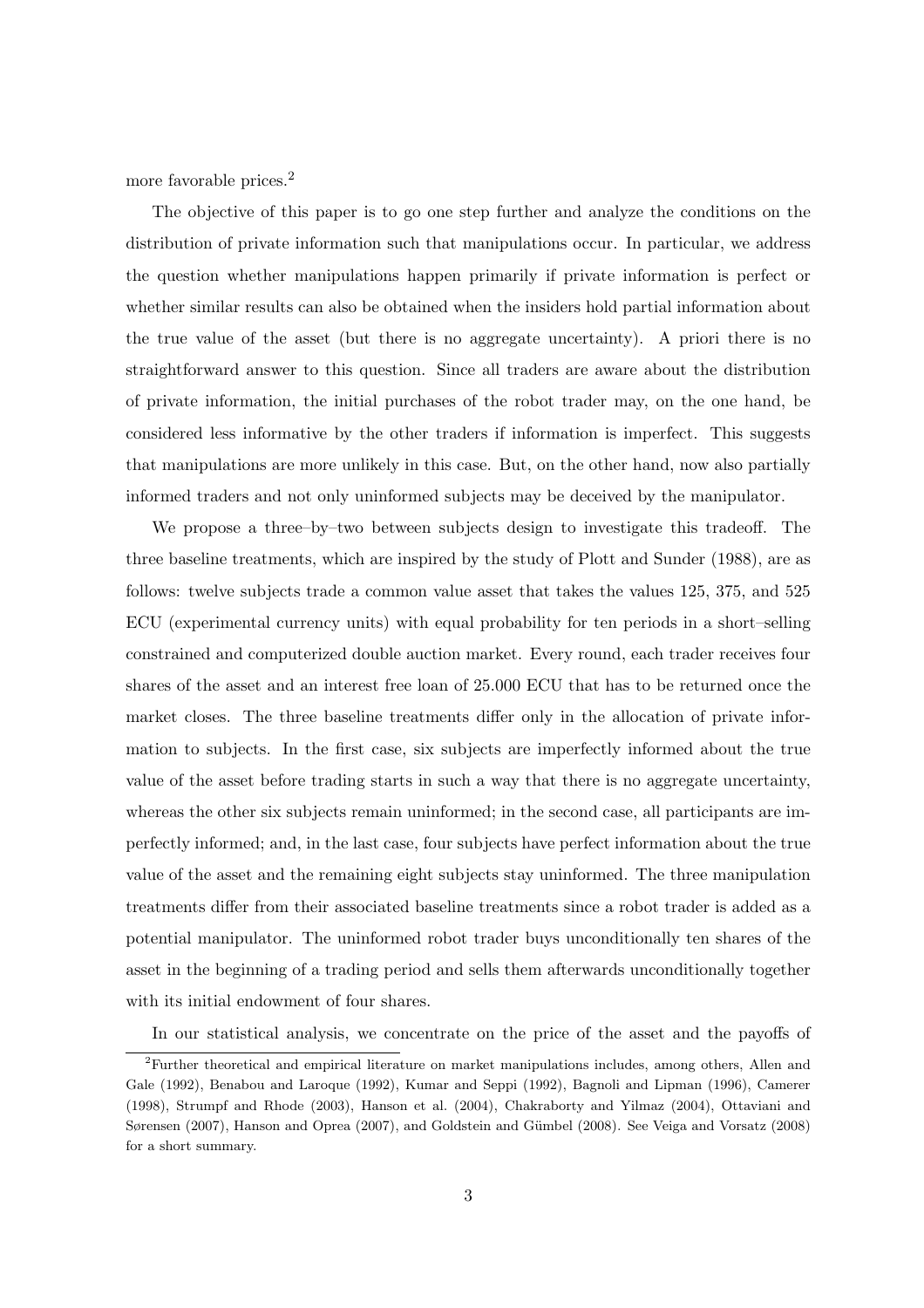different groups of traders. With respect to the price of the asset, we find that the market disseminates information better than it aggregates it and that the aggregation of information becomes better if there are both more imperfectly informed subjects and the value of the asset is high (Result 1). Moreover, it is evidenced that the robot trader never influences the average last contract price, but it affects the average contract price positively if, and only if, information is perfect and the value of the asset is 125 ECU (Result 2). This finding has two implications. First, the manipulability of the market by means of the suggested trading pattern is closely linked to the distribution of information since the initial purchases of the robot are only believed to be informative if signals are perfect. Second, any successful manipulation is of temporary nature that vanishes until the market closes.

Regarding payoffs, we may conclude that the robot trader manages to be quite profitable. It earns always more than the representative uninformed subject, its payoff is never statistically lower than the one of the representative informed trader, and it earns significantly more than the average trader if all subjects are imperfectly informed (Result 3). Consequently, manipulations are individually rational. We also find, as expected, that the payoff of the informed (uninformed) subjects is highest (lowest) when private information is perfect (Result 4). Finally, we observe that the payoff of the informed (uninformed) subjects as a group tends to increase (decrease) thanks to the presence of the robot trader, and there is evidence that some of the informed traders suffer from the intended manipulations: if all subjects are imperfectly informed, those traders who receive the message that the value of the asset is not 375 ECU earn significantly less in the presence of the robot trader (Result 5).

The remainder of the paper proceeds as follows. In the next section, we describe our experimental design and procedures. Afterwards, we introduce the hypotheses that are tested with the help of the experiment. In Section 4, we present our results together with the corresponding statistical analysis. Finally, we conclude. The graphical representations of the price paths and the experimental instructions are relegated to the Appendices.

# 2 Experimental Design and Procedures

### 2.1 Setting

We consider a three–by–two between subject design. In all three baseline treatments, twelve subjects trade a common value asset, which takes the values 125, 375, and 525 ECU (experi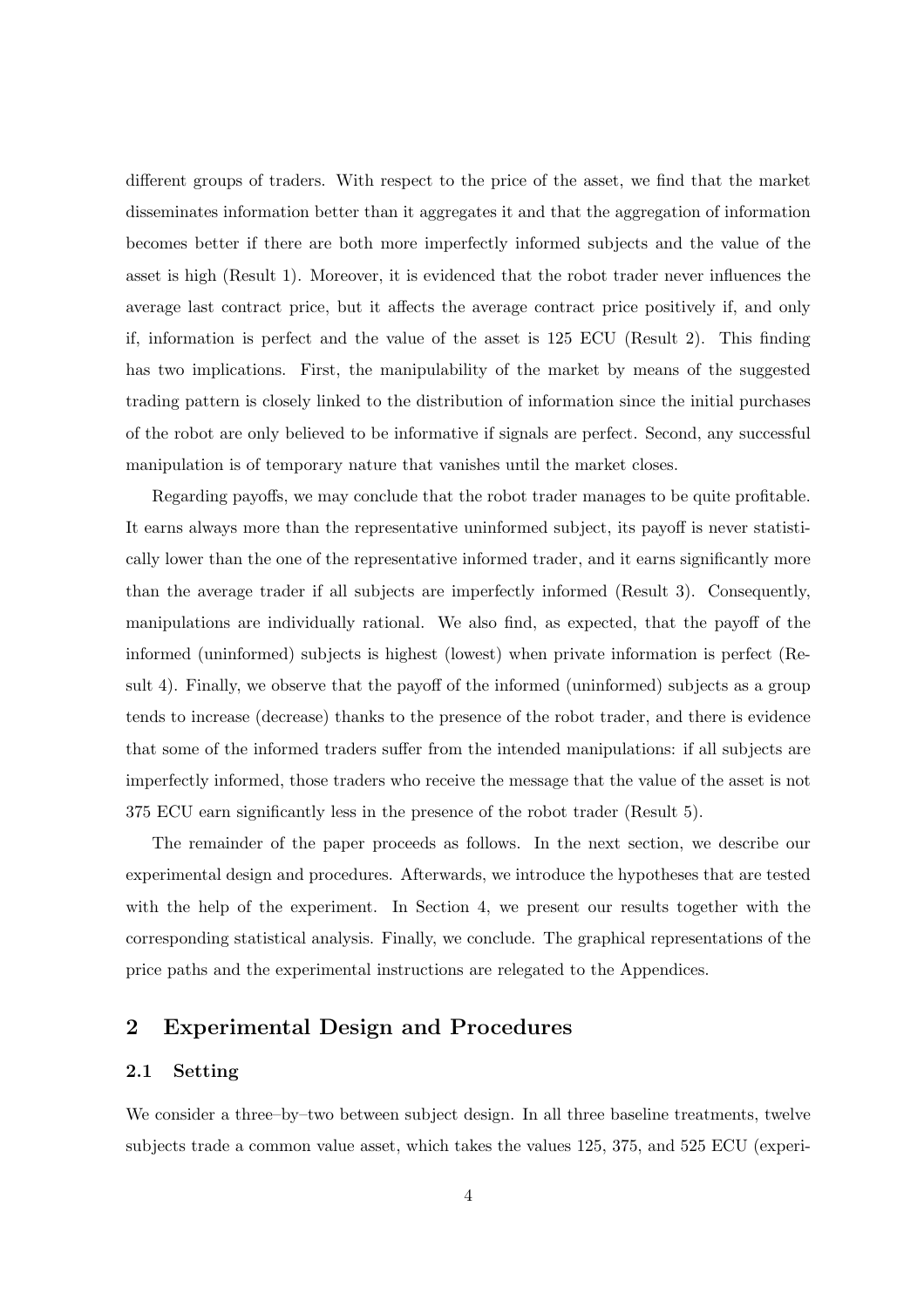mental currency units) with equal probability, for ten rounds in an electronic double auction market. We fixed one series of values similar to the one applied by Plott and Sunder (1988) in their market number 8 before conducting the experiment.

Every round of a session, subjects receive four shares of the asset and an interest free loan of 25.000 ECU that has to be returned at the end of the trading period. Using these endowments the asset is traded for five minutes in an electronic double auction market by submitting bid and ask prices. A trade takes place whenever a subject accepts a standing buy or sell offer. It is not possible to trade multiple units of the asset simultaneously and short sales are not permitted.

It is common knowledge that no subject has information about the asset's value before the market closes in the first round of the experiment and that some subjects are privately informed before the market opens from round two on. The first round has only been included in our design to familiarize subjects with the trading platform and, therefore, it is excluded from the statistical analysis later on.

In continuation, we are more specific on how private information is distributed. In treatment *B6*, six randomly selected subjects receive some private information regarding the true value of the asset. For example, if the actual value of the asset is 125 ECU, three subjects get to know that the value is not 375 ECU and three subjects learn that the value is not 525 ECU. Formally, we can describe the assignment of information in this treatment as follows: if the state space is denoted by  $S = \{x, y, z\}$  and the actually selected state is x, then three traders get to know that the state is not  $y$  and three traders learn that it is not  $z$ . Hence, private information is imperfect but there is no aggregate uncertainty. The probability to be privately informed is the same for all subjects in all rounds. Subjects are fully aware about how information is allocated.

Treatment *B12* differs from *B6* only because every subject gets partially informed. Information is again uniformly distributed meaning that if the value of the asset is  $x$ , six subjects learn that it is not y and six subjects get to know that it is not z. Finally, in treatment *BP*, four randomly determined traders are perfectly informed (*i.e.,* they learn the actual value of the asset), while the other eight subjects stay uninformed.

The manipulation treatments, abbreviated by *M6*, *M12*, and *MP*, differ from their associated baseline treatment due to the introduction of a computer program as an additional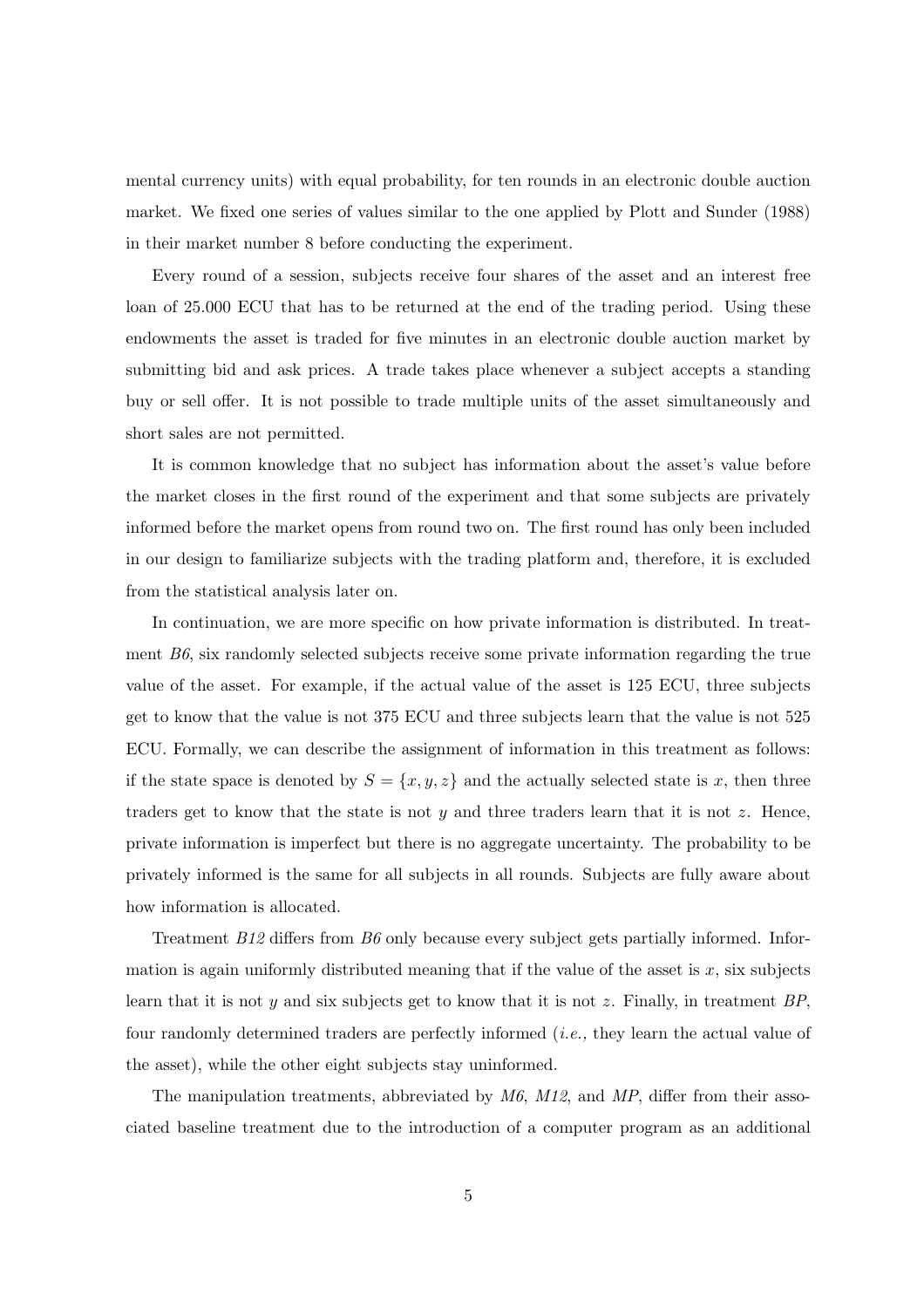uninformed trader.<sup>3</sup> This robot trader is active from round two on and once the market is open for 25 seconds, it places additional random bids in the following way: 20 ECU are added to the highest bid price to come up with a hypothetical price the robot would pay at most. Then, a random bid between the highest bid price and the hypothetical price calculated before is placed. So, eventually one share of the asset is bought. After a random delay time between 4 and 8 seconds, this procedure is repeated until 10 of the 48 outstanding shares are bought. Since it may happen that the robot has a standing buy offer when it is about to place a new bid, the old buy offer is deleted after calculating the new bid price but before placing the new offer. In this way, it is insured that the robot has at any point in time at most one standing buy offer. Finally, all shares (the 10 shares bought plus the endowment of 4 shares) are sold in a similar way. The program stops automatically 50 seconds before the end of a trading period. Table 1 below summarizes the experimental design.

|                                        | Environment |                       |
|----------------------------------------|-------------|-----------------------|
| Distribution of Information            |             | Baseline Manipulation |
| 6 imperfectly informed / 6 uninformed  | B6          | M6                    |
| 12 imperfectly informed / 0 uninformed | <i>B12</i>  | M12                   |
| 4 perfectly informed / 8 uninformed    | RР          | M P                   |

Table 1: Experimental design.

#### 2.2 Implementation

We conducted the experiment, which was programmed within the  $z$ -Tree toolbox (see Fischbacher, 2007), in the computer laboratory at Maastricht University between June and December 2007. Since all students from the Faculty of Economics and Business Administration have an e–mail account associated with their student–ID, we promoted the experiment mainly via electronic newsletters and gave students the opportunity to register online for their preferred session. In total, 432 unexperienced undergraduates participated in one of the 36 experimental sessions (six sessions per treatment). No student took part in more than one session and within a given session, subjects did not know each other.

At the beginning of a session, students met outside the laboratory. We prepared cards

<sup>&</sup>lt;sup>3</sup>In our experimental instructions, we informed subjects that an uninformed robot trader participated in the market (*i.e.*, the robot was not programmed conditional on the asset's value), but the exact program structure was not revealed. See Appendix B for a detailed description.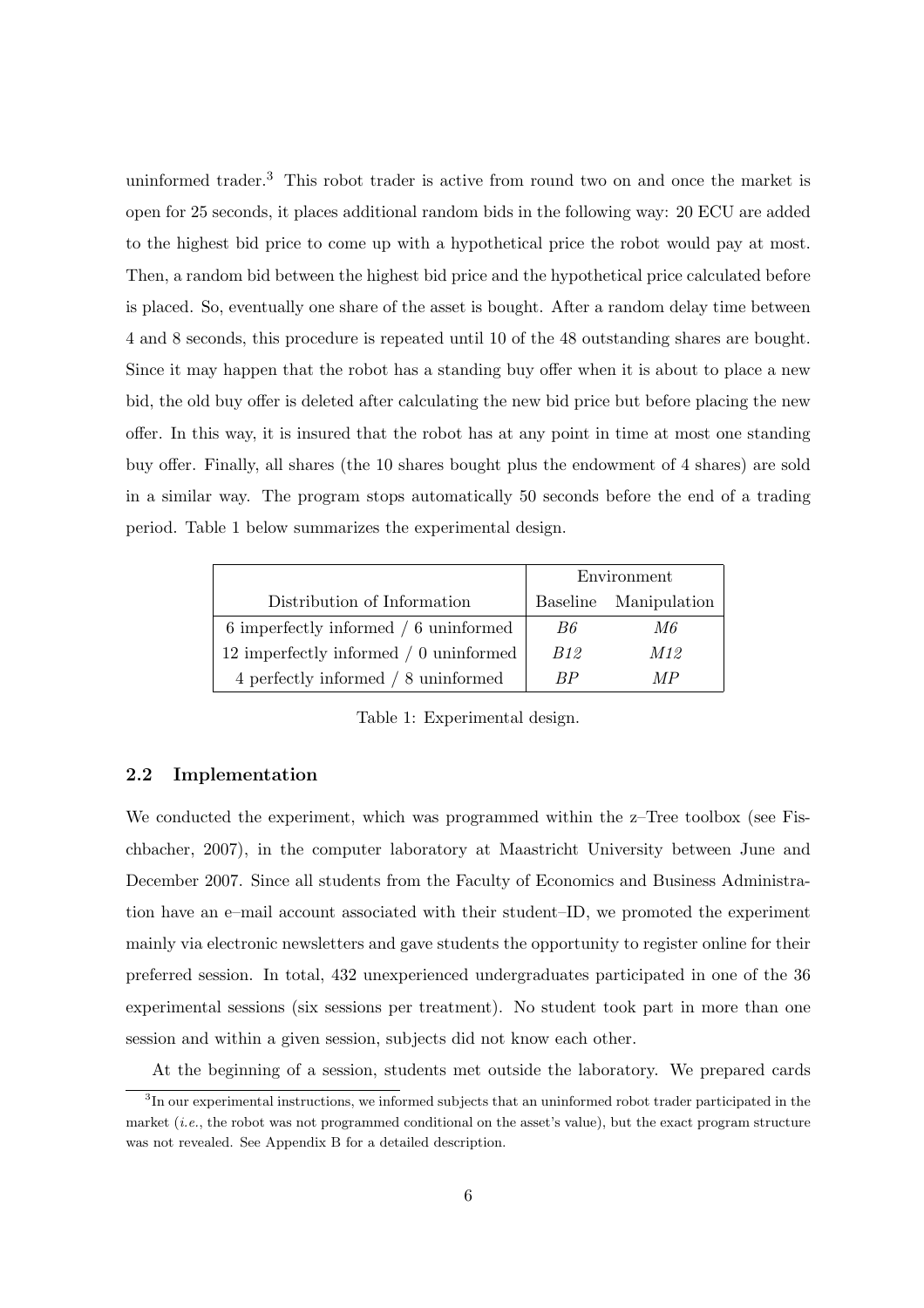with the numbers from one to twelve and let each student draw one card. If more than twelve students showed up for a particular session, we offered three Euros in case somebody was willing to leave. If an insufficient number of students decided to leave, we put additional empty cards into the deck and determined the participating students randomly. Left–out students received a compensation of 3 Euros. Finally, we reminded everybody that any kind of communication inside the laboratory would lead to an immediate cancellation of the session.

Students then entered the laboratory and took seat in front of the computer corresponding to the number of their card. The computers were distributed in such a way that subjects could not see each other and, next to each computer, we placed the instructions, an official payment receipt, and a set of control questions (see Appendix B). Subjects could study the instructions at their own pace and eventual occurring doubts were privately clarified. The experiment started once everybody answered all control questions correctly.

At the end of a session, subjects were paid privately one–by–one. In addition to the three Euro show–up fee, we offered 90 Euro–cents for every 1000 ECU obtained in the experiment. As a result, the average payment of the 90 minutes session was equal to 15.8 Euro in the baseline treatments. The average payoff of the manipulation treatments was slightly lower due to the partial gains of the robot trader.

# 3 Hypotheses

In this section, we present our experimental hypotheses. We distinguish between hypotheses that regard the price of the asset and hypotheses related to payoffs.

#### 3.1 Prices

Following Table 1, we divide our analysis with respect to the price of the asset into two dimensions. The first dimension focuses on price variations between treatments when the distribution of private information (six imperfectly informed, twelve imperfectly informed, or four perfectly informed subjects) changes but the environment (baseline or manipulation) is held fixed, whereas the second dimension regards price variations between treatments when the environment changes but the distribution of information is maintained. The former dimension therefore addresses the question whether the market can aggregate information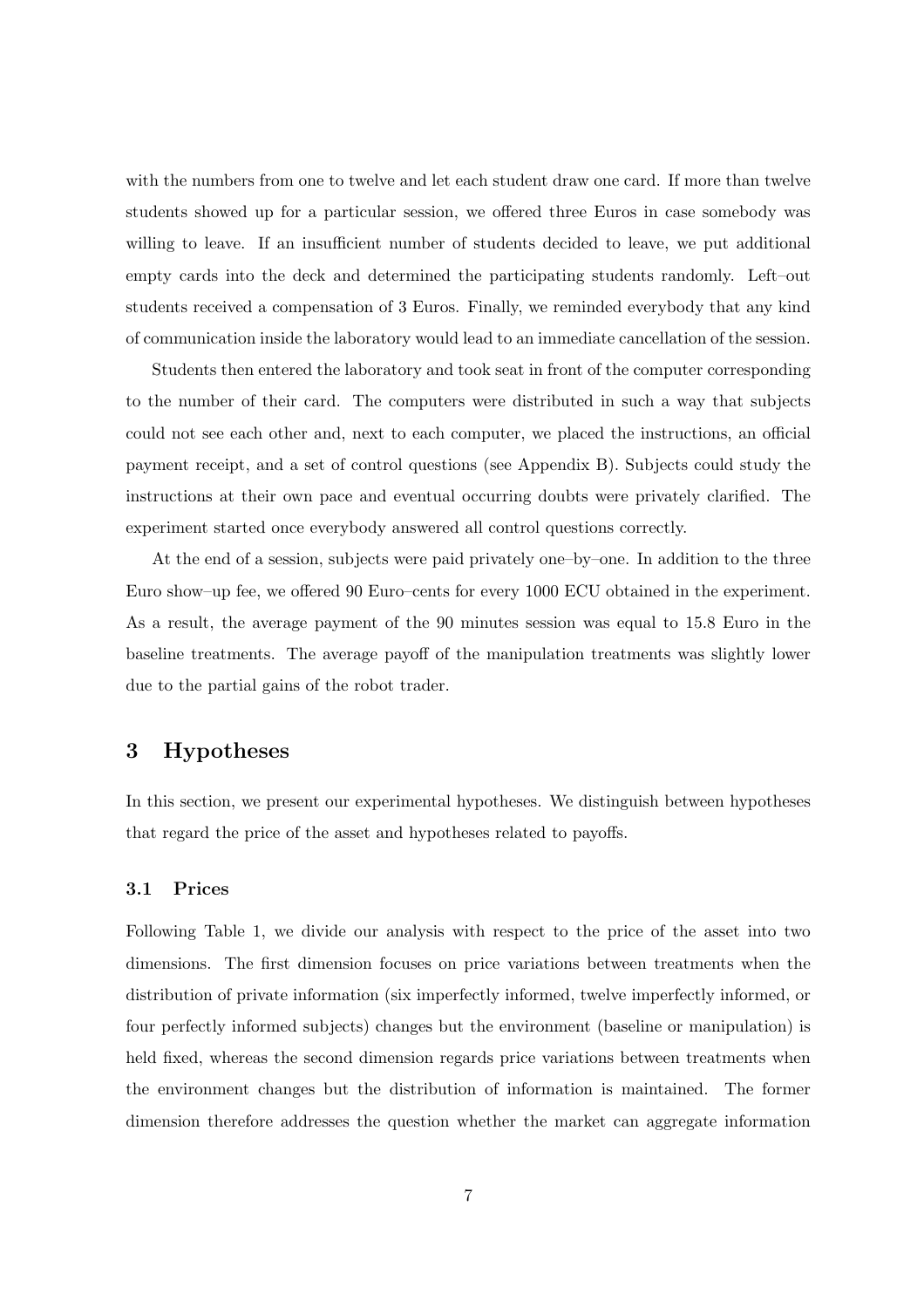as well as disseminate information and whether the aggregation of information depends on the number of imperfectly informed traders. The latter is concerned with the manipulability of the market.<sup>4</sup>

Regarding the effect of the distribution of private information on prices, the null hypothesis is derived from the rational expectations equilibrium. Given that there is no aggregate uncertainty in the market, it predicts that the market price converges to the true value of the asset independently of the distribution of private information. The corresponding alternative hypothesis is based on experimental evidence that the aggregation of information by the market price is more difficult than the dissemination of information whenever markets are incomplete (see Plott and Sunder, 1988). Hence, in the baseline environment, prices should be closest to the rational expectations equilibrium in treatment *BP*. Moreover, more informed subjects should induce a better and faster aggregation of information and, therefore, we hypothesize that prices are closer to the rational expectations equilibrium in *B12* than in *B6*. The former statements should also be true for the manipulation environment because the manipulator is not expected to be dominant enough to overturn this relation.

HYPOTHESIS 1: *For a given environment, the market disseminates information better than it aggregates it and the aggregation of information becomes better as the number of imperfectly informed subjects increases.*

Regarding the manipulability of the market, the null hypothesis states that the manipulation attempt of the robot trader fails. This implies that given any distribution of information, the last contract price – calculated conditionally on the true value of the asset – should be the same for both environments. The alternative hypothesis, on the other hand, states that the manipulation attempt is successful and that some of the traders fall into an information trap yielding higher prices in the manipulation environment.<sup>5</sup> At this point it is important to note

<sup>4</sup>We only discuss between–treatment comparisons of prices at this point. The additional within–treatment tests presented later on reveal that the market price is positively correlated with the value of the asset. These tests confirm therefore the very basic idea that markets are indeed able to incorporate some information in prices and that the robot trader is not strong enough to eliminate this property. Consequently, the within– treatment comparisons of prices constitute a lower bound to test the proper functioning of the market.

<sup>5</sup>Strictly speaking, the robot trader cannot manipulate the market when the true value of the asset is 525 ECU. But it may act as an additional competitor on the buying side of the market, which could lead to a better aggregation of information if prices in the baseline environment fall short of the rational expectations equilibrium.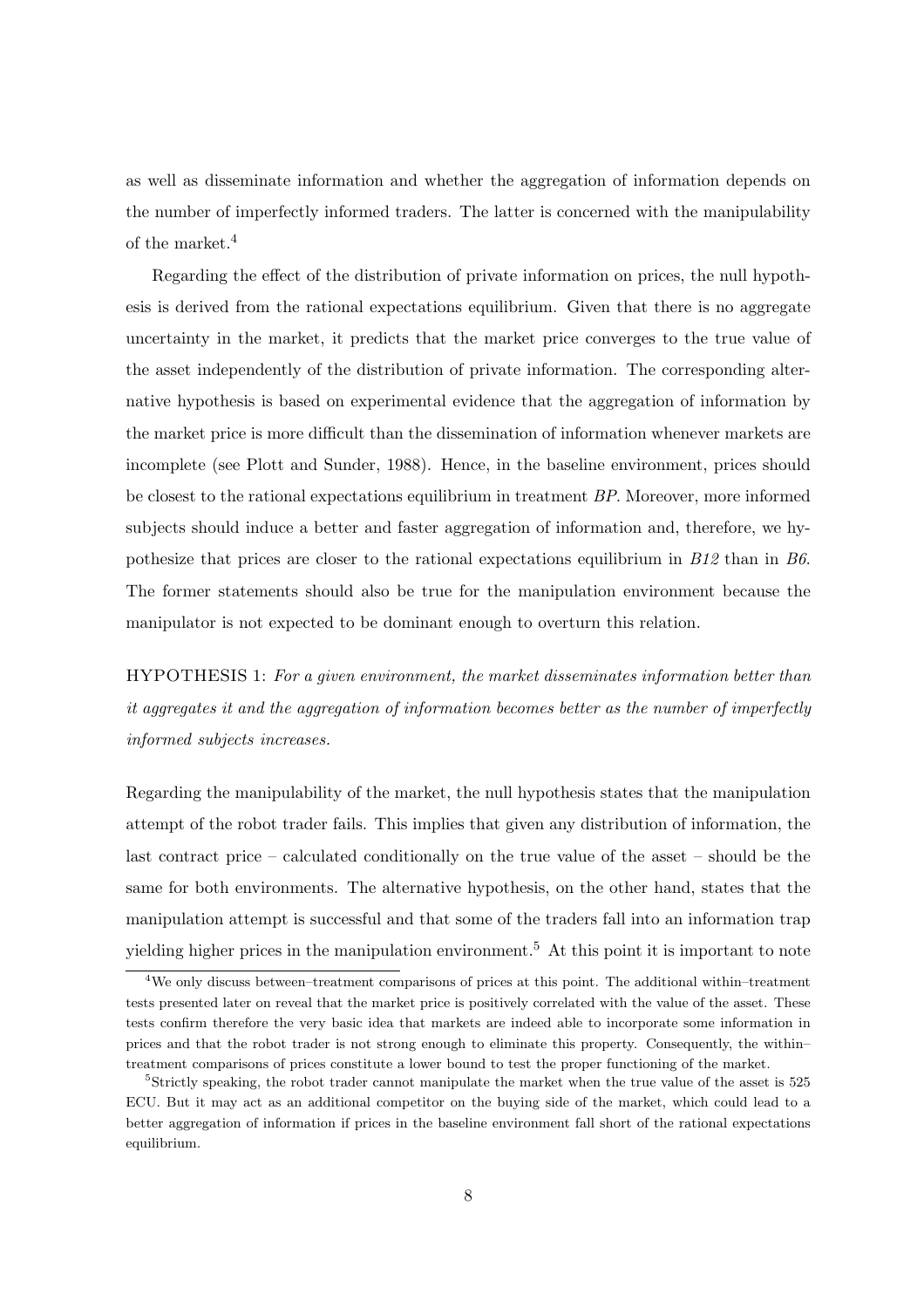that not only uninformed traders but also some of the imperfectly informed subjects may be affected by the presence of the robot trader. To clarify this point, suppose, for instance, that true value of the asset is low. Then, the insiders with the information that the value of the asset is not 375 ECU are particularly prone to fall into an information trap, because the initial purchases of the manipulator may be interpreted as a signal for a high value. The same rationale applies to subjects with the information that the asset is not worth 125 ECU when its actual value is  $375 \text{ ECU}.^6$ 

HYPOTHESIS 2: *For a given distribution of information, prices are higher in the manipulation treatment.*

#### 3.2 Payoffs

The competing hypotheses with respect to payoffs are divided into two main parts: first, we analyze payoff differences between distinct groups of traders (uninformed, informed, and robot) in a given treatment. Afterwards, we check for payoff differences across treatments for a given group of traders. To be consistent with Table 1, the latter analysis distinguishes again whether the environment or the distribution of information is held fixed.

Regarding the within–treatment tests, the null hypothesis of the rational expectation equilibrium implies that insiders do not earn more than uninformed traders. However, if information is not aggregated instantaneously, as it is usually the case in experiments, the informational advantage of the insiders should be reflected by higher payoffs in comparison to the uninformed traders. Therefore, the main question becomes how the payoff of the robot in a given manipulation treatment relates to the ones of the other two groups of traders.

Since the robot trader is itself uninformed, the group of uninformed traders forms a natural peer–group for evaluating the success of the manipulator in monetary terms. Under the null hypothesis, the noise trading does not affect prices and, therefore, the robot trader should not earn more than the representative uninformed trader. The alternative hypothesis states the opposite. Also note that we are silent on the payoff comparison between the robot and the group of all insiders because it is very likely that the uninformed robot trader earns less than the representative informed trader even if the manipulation is successful.

 $6$ We come back to this point when discussing how the payoff of different groups of traders is affected by the manipulator.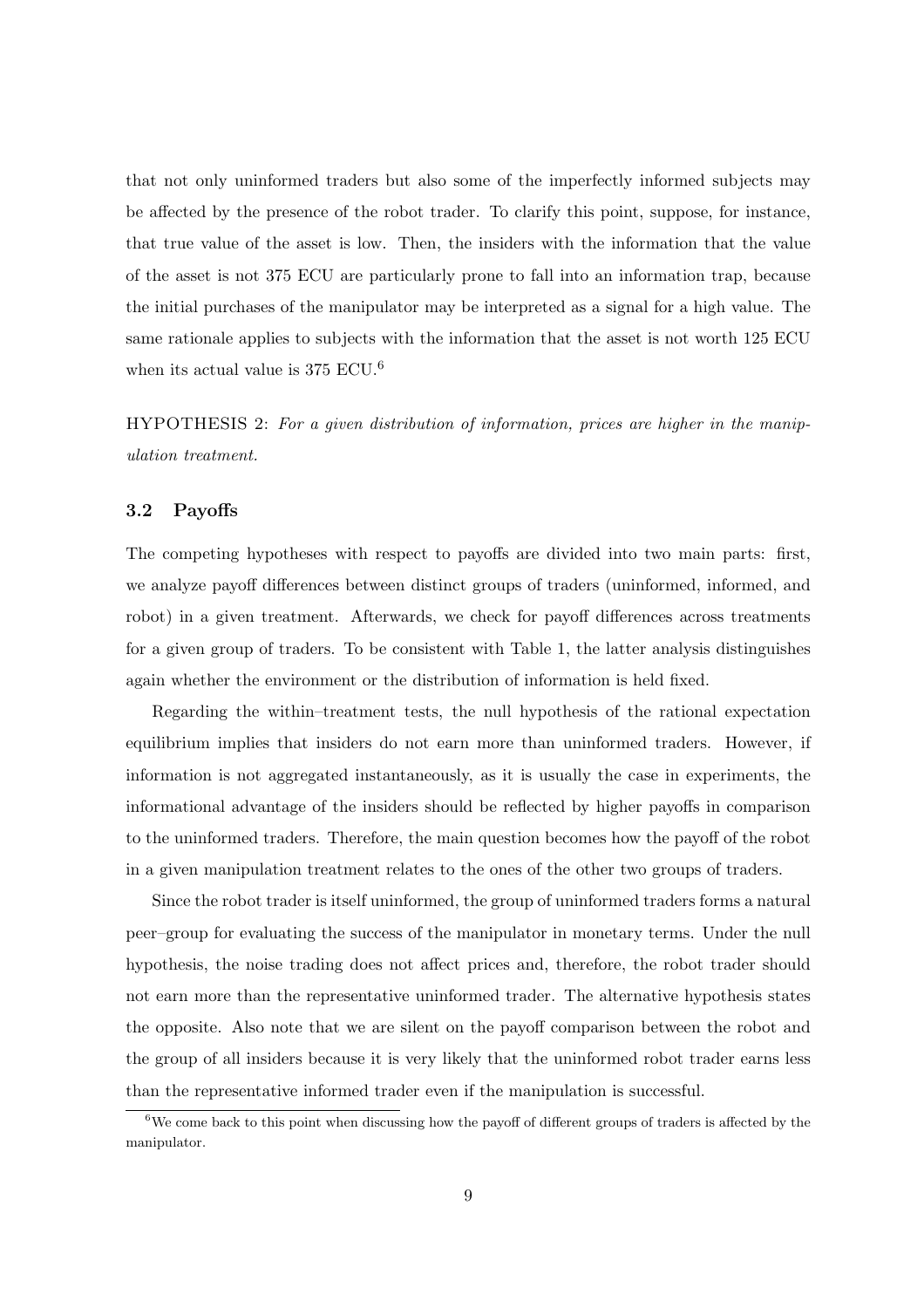HYPOTHESIS 3: *In treatments M6 and MP, the payoff of the robot trader is higher than the one of the average uninformed trader.*

Now, we focus on the comparative statics with respect to the distribution of information. We start by considering the baseline environment. According to the rational expectations equilibrium both the informed and the uninformed subjects should earn the same in all treatments (the fourth null hypothesis). However, if information is valuable, the payoff of the insiders may change with the presence/absence of uninformed traders. Naturally their payoff is lowest in the absence of uninformed traders (treatment *B12*), because then there is no informational rent to be earned. Moreover, since insiders can still misjudge the value of the asset when information is imperfect, the payoff of the informed (uninformed) subjects should be higher (lower) in treatment *BP* than in treatment *B6*. Again, there is no particular reason why this relationship should be overturned in the manipulation environment.

HYPOTHESIS 4: *For a given environment, the payoff of the informed (uninformed) subjects is highest (lowest) when private information is perfect.*

The more interesting question is how the payoffs of insiders and uninformed traders change due to the presence of the robot trader. Under the null hypothesis, the noise trading is not successful and, given any distribution of information, the payoffs of uninformed and informed traders should not be lower in the manipulation than in the corresponding baseline treatment. Hence, the manipulator will fully account the burden of its failure.

The alternative hypothesis is explicit about who suffers and who gains in case the manipulation is successful. As it has already partly been expressed in Hypothesis 3 and in the discussion before Hypothesis 2, not only the uninformed but also some of the imperfectly informed traders may get affected negatively. In particular, if the value of the asset is 125 (375) ECU, the traders with the signal that the value of the asset is not 375 (125) ECU may be misled by the manipulator. At the same time, perfectly informed insiders and traders with the signal that the value of the asset is not 525 ECU, who should be on the selling side of the market if the manipulation works out, would be able to earn some extra money thanks to the higher prices. This discussion also shows that is not possible to come up with a clear alternative hypothesis on how the payoff of the insiders as a group should be affected by the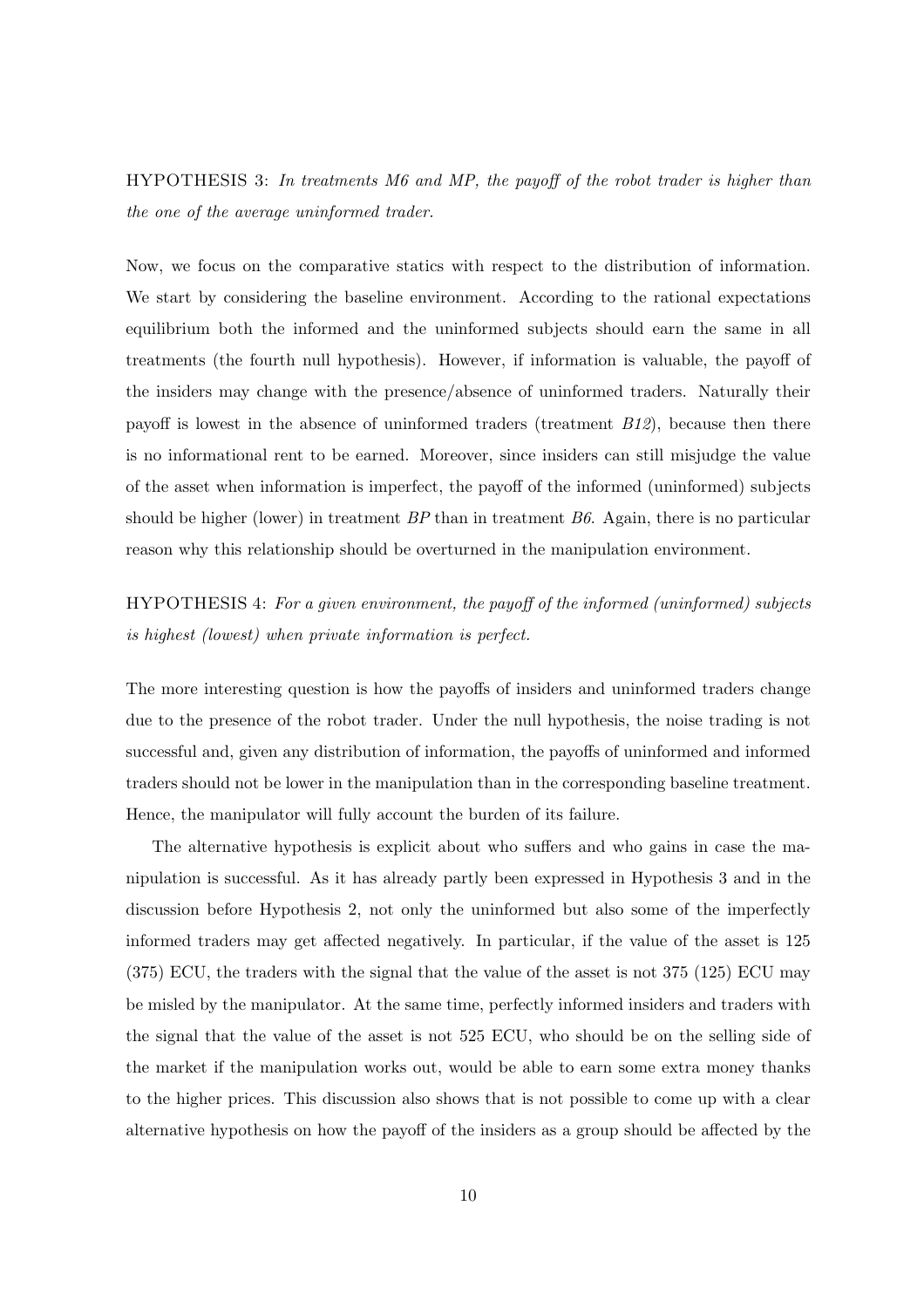presence of a successful manipulator if information is imperfect.

HYPOTHESIS 5: *Uninformed traders and subjects with the information that the value of the asset is not 125 (375) ECU earn more in a baseline than in the associated manipulation treatment. Perfectly informed insiders and traders with the signal that the value of the asset is not 525 ECU earn more in a manipulation than in the associated baseline treatment.*

# 4 Results

#### 4.1 Average Price Paths

In this section, we present the results of our experiments. Figure 1 shows the average sequences of contract prices. In order to make the data as visible as possible, it is divided into six panels such that every column corresponds to a different value of the asset (high, middle, and low) and every row belongs to a different environment (baseline and manipulation). The top left panel, for instance, corresponds to the average price paths of the three baseline treatments when the fundamental value of the asset is 525 ECU. In this panel, the continuous line corresponds to treatment *B12*, the dashed line to treatment *B6*, and the dotted line to treatment *BP*. 7



Figure 1: Average price paths.

<sup>&</sup>lt;sup>7</sup>Appendix A presents the series of contract prices for all the 36 sessions. The value of the asset for a given round is indicated by a straight line in all panels.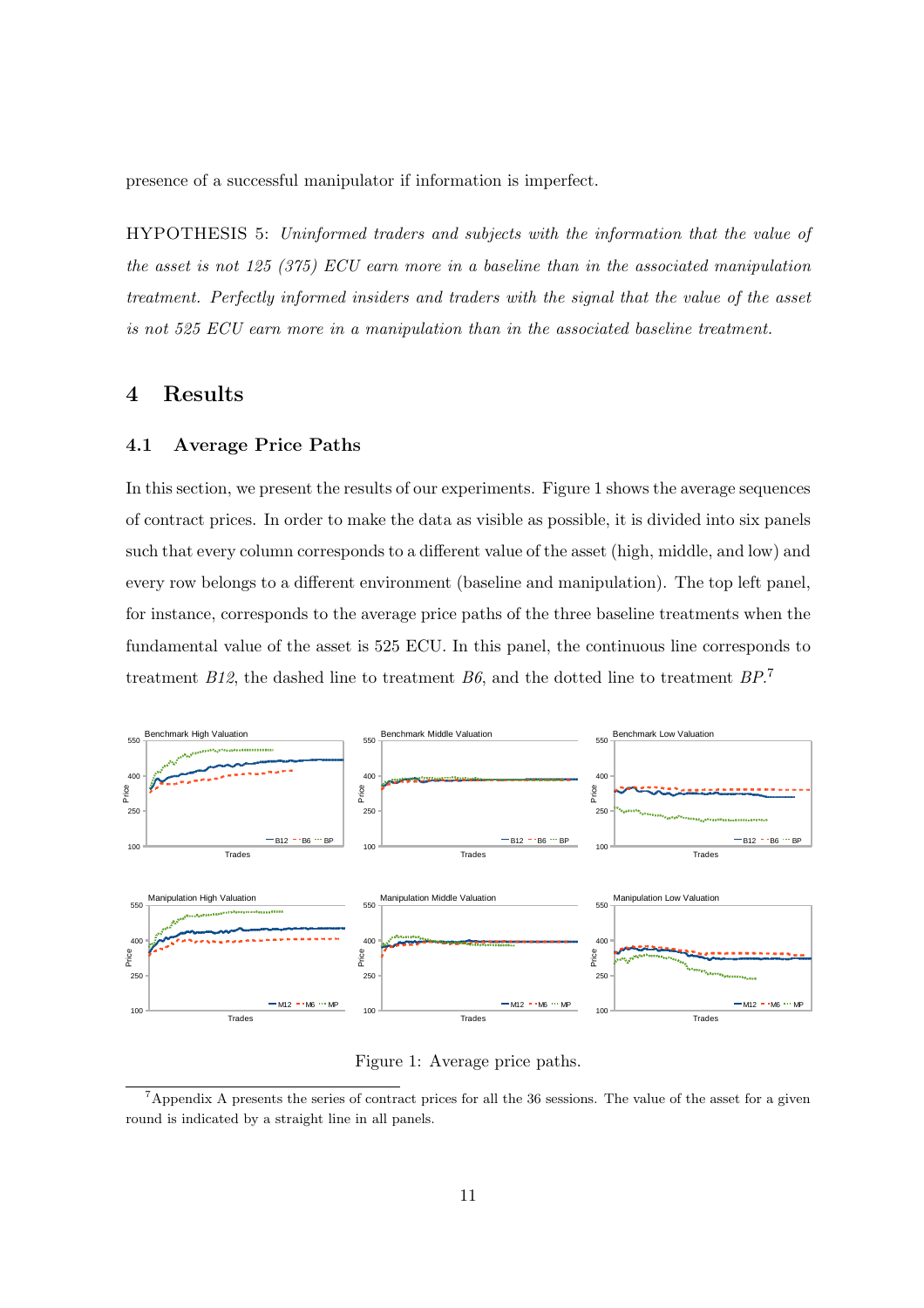If the value of the asset is 525 (125) ECU, different distributions of information can be clearly ranked with respect to their capacity to summarize information: independently of the environment, convergence to the rational expectations equilibrium becomes better as we move from six imperfectly informed to twelve imperfectly informed to four fully informed subjects. It is also worth noticing that increasing the number of partially informed traders has only a minor impact, while going from imperfect to perfect private information improves the convergence to the rational expectations equilibrium substantially. In fact, in these two states, the average last contract price is only close to the equilibrium prediction if private information is perfect and the value of the asset is 525 ECU. Finally, since all average price paths are almost straight lines close to the equilibrium prediction when the value of the asset is 375 ECU, there is substantial evidence that the market disseminates information better than it aggregates it and that the aggregation of information is to some extend positively correlated to the number of imperfectly informed traders (Hypothesis 1).

So far, we have informally described how different distributions of information affect average prices over time, but the main research objective is to investigate whether the robot trader is able to alter prices. Regarding this question, it can be observed that the robot trader hardly influences the average price path if the value of the asset is either 525 or 375 ECU. If the asset is worth 125 ECU, the same observation can be made in case information is distributed imperfectly. Things are only different when treatment *BP* is compared with treatment *MP*: in treatment *BP*, the average price path starts close to 250 ECU and decreases slowly to about 220 ECU, where it stays from there on. The first average contract price in treatment *MP* is already substantially higher and even increases for a considerable time up to values close to 300 ECU before falling back to about 240 ECU. This is an indication that the robot trader is able to manipulate prices if, and only if, information is perfect and the value of the asset is low.

#### 4.2 Statistical Analysis: Prices

In our statistical analysis, we take into account the last contract price from each round. We proceed by calculating, for each session, the average last contract price over rounds conditional on the value of the asset. For each treatment and for each possible value of the asset, we obtain therefore six independent observations (one per session). The entries in Table 2 correspond to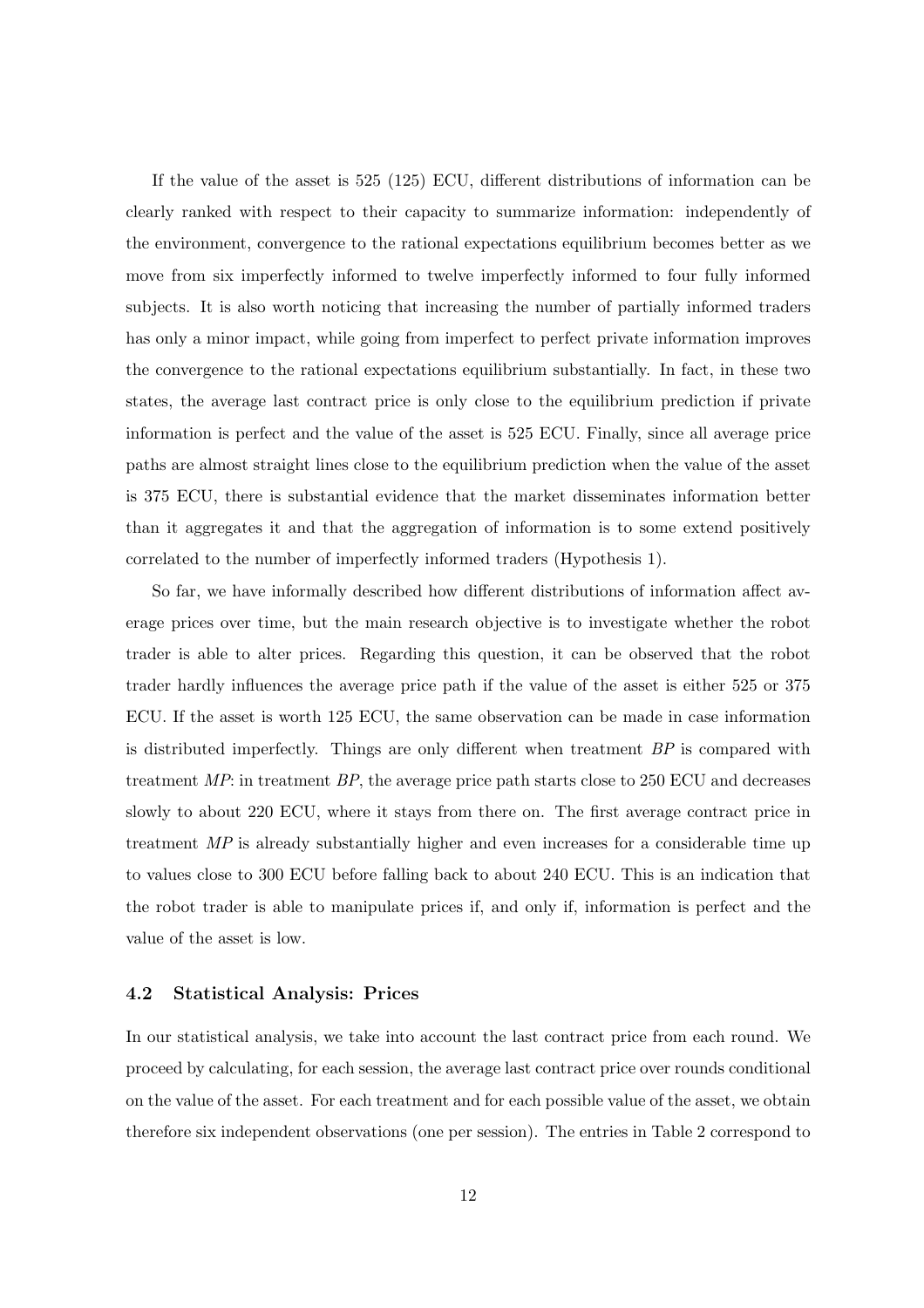the average independent observation. They coincide with the last points of the average price paths depicted in Figure 1. In continuation, we run Wilcoxon–signed rank tests (for within treatment comparisons) and Mann–Whitney U tests (for between treatments comparisons) on the independent observations. All reported  $p$ -values are one-sided.

|                 |                 | High | Middle | Low |
|-----------------|-----------------|------|--------|-----|
| <b>Baseline</b> | B6              | 423  | 384    | 346 |
|                 | B <sub>12</sub> | 469  | 386    | 311 |
|                 | BP              | 512  | 384    | 213 |
| Manipulation    | M6              | 407  | 394    | 338 |
|                 | M12             | 456  | 394    | 323 |
|                 | M P             | 524  | 379    | 237 |

Table 2: Average last contract prices.

Before focusing on the main hypotheses, we check whether prices and values are positively correlated within a given treatment. In treatment *M6*, there is no significant difference between prices when the value of the asset is 525 and 375 ECU, respectively  $(p=0.1042)$ . This result is not caused by particularly high prices when the value of the asset is 375 ECU, as a possible manipulation the robot trader would suggest, but rather by the poor aggregation of information when the value of the asset is high. In fact, Table 2 reveals that the average independent observation only amounts to 407 ECU if the value of the asset is 525 ECU.<sup>8</sup> All other within treatment tests lead to the intuitive conclusion that higher values lead to higher prices ( $p < 0.0300$ , throughout).

#### 4.2.1 The Effect of the Distribution of Information

We analyze whether the distribution of information influences the final contract price in a given environment. Suppose first that the value of the asset is 525 ECU. We find that the average last contract price when four subjects are perfectly informed is in both environments significantly higher than the one when all subjects are imperfectly informed ( $p = 0.0386$  for the baseline and  $p = 0.0025$  for the manipulation environment) and when six traders receive

<sup>8</sup>A detailed look at the data in Appendix A shows that information is very poorly aggregated in session 3 of treatment M6 whenever the value of the asset is high. However, this is the only session where a lower value of the asset leads to a higher price.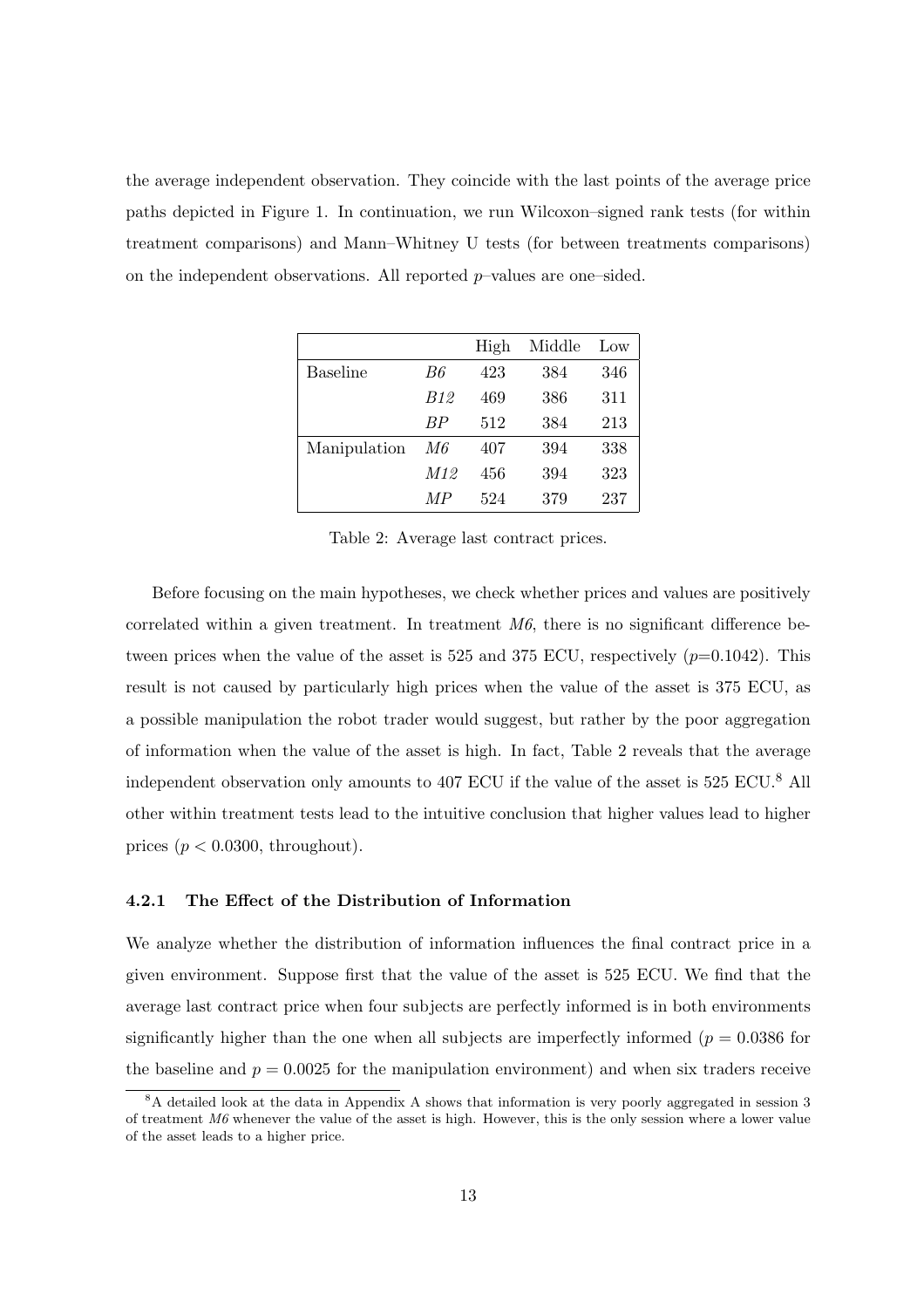partial information ( $p = 0.0025$  for both the baseline and the manipulation environment). This result is rather intuitive. Since perfectly informed insiders are willing to buy the asset at any price below 525 ECU, one would expect that competition drives the price up to the rational expectations equilibrium. In fact, the average last contract price is 512 ECU in treatment *BP* and 524 ECU in treatment *MP*. <sup>9</sup> On the other hand, if information is imperfect, traders always bear some risk and may thus be reluctant to buy the asset at very high prices. As a result, not all private information is aggregated by the market. Finally, we also find that the last contract price is positively correlated with the number of imperfectly informed traders ( $p = 0.0388$  for the baseline and  $p = 0.0066$  for the manipulation environment).

We now focus on the case when the value of the asset is 375 ECU. If the price of the asset is below 375 ECU, some of the insiders will always be able to make riskless gains, independently of the distribution of information. Consequently, the price of the asset should not be below the rational expectations equilibrium. But the price may very well end up above 375 ECU due to existing short-selling constraints. Wilcoxon signed–rank tests provide evidence that the average last contract prices are not statistically significant different from the rational expectations equilibrium in treatments  $BP$  ( $p=0.1807$ ) and  $MP$  ( $p=0.2309$ ). Consequently, in this state, information is very well disseminated. Regarding treatments *B6* and *B12*, the statistical analysis reveals that both treatments generate prices that are significantly higher than the equilibrium prediction ( $p = 0.0296$  for *B6* and  $p = 0.0180$  for *B12*) but not significantly different between each other ( $p = 0.4051$ ). Exactly the same results are found in the manipulation environment. The last contract price is significantly higher than 375 ECU in *M6* ( $p = 0.0296$ ) and *M12* ( $p = 0.0180$ ) but there is no statistical difference between the two treatments  $(p = 0.4051)$ . Again, the aggregation of information turns out to be more complicated than its dissemination.

Finally, we analyze the case when the value of the asset is 125 ECU. We observe in Table 2 that in the baseline environment, the average last contract price is the lowest in treatment *BP*. The statistical analysis confirms this, because the  $p$ -values for the comparison with treatment *B6* (*B12*) is 0.0041 (0.0153). Also observe that the still considerable difference to the rational expectations equilibrium in treatment *BP* could be caused by the absence of short–selling opportunities. Moreover, there is statistical evidence that the average last contract price in

<sup>&</sup>lt;sup>9</sup>The slight difference in treatment  $BP$  with respect to the equilibrium prediction stems from the fact that the price in round 3 of session 4 is only 350.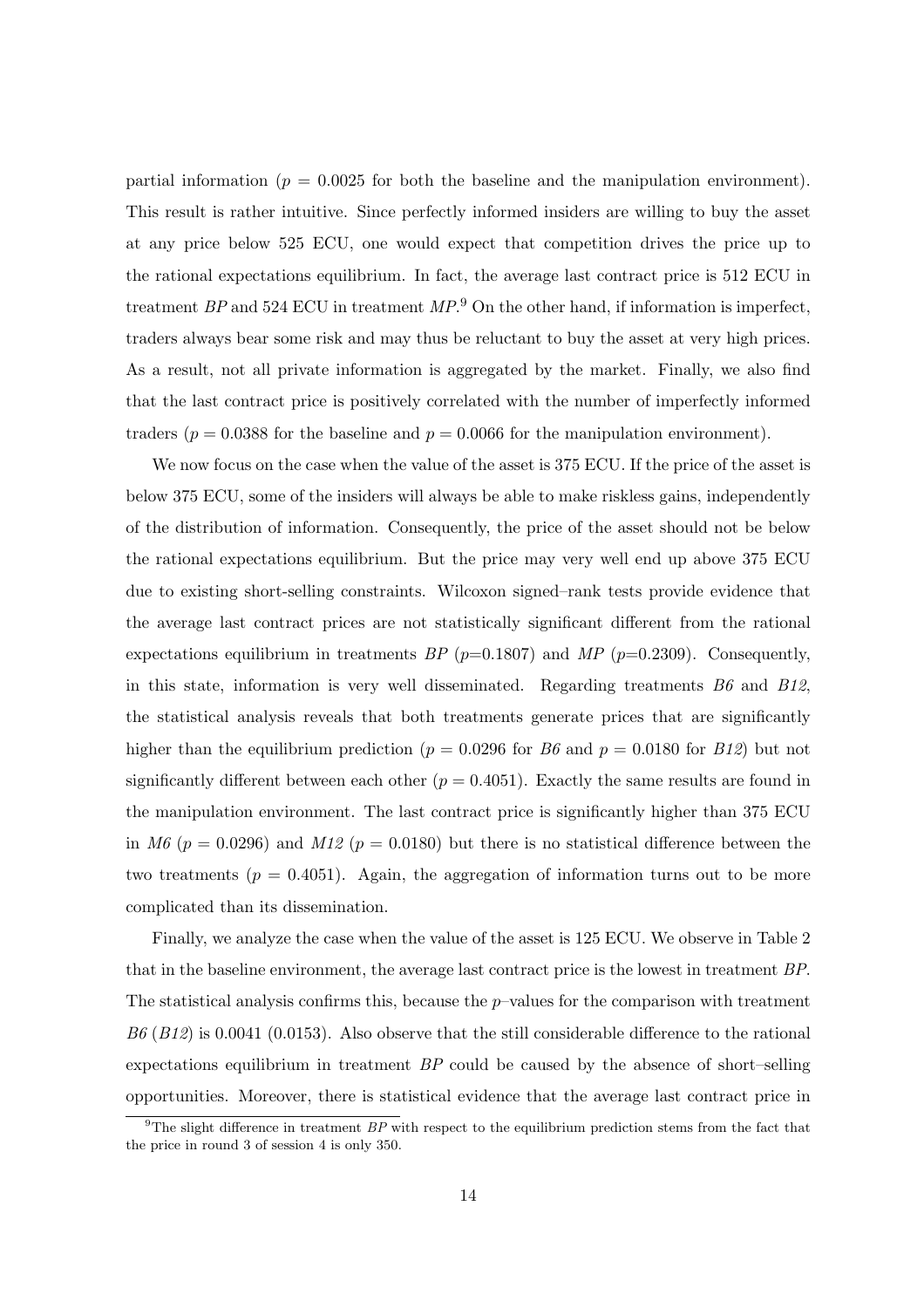treatment *B6* is not different from the one in treatment *B12* ( $p = 0.1149$ ). The very same results are found in the manipulation environment. The  $p$ -values are 0.2352 when comparing treatment *M6* with treatment *M12*, 0.0065 when comparing *M6* with *MP*, and 0.0868 when comparing *M12* with *MP*.

Table 3 and Result 1 summarize the results found so far.

| Value           | <b>Baseline</b>               | Manipulation                  |
|-----------------|-------------------------------|-------------------------------|
| High            | BP > B12 > B6                 | MP > M12 > M6                 |
| Middle          | $BP = 375$ ; $375 < B12 = B6$ | $MP = 375$ ; $375 < M12 = M6$ |
| $_{\text{low}}$ | $BP < B12 = B6$               | $MP < M6 = M12$               |

Table 3: Price differences across treatments.

Result 1. *In both environments, the market disseminates information better than it aggregates information. If the value of the asset is high (not high), the aggregation of information is better (not worse) the more imperfectly informed traders there are.*

#### 4.2.2 The Effect of the Manipulator

Our next objective is to assess the impact of the robot trader on prices. Figure 1 suggests that the presence of the robot trader affects prices positively if, and only if, private information is perfect and the value of the asset is low. But Table 2 only reveals a small difference between treatment *BP* and treatment *MP* (213 vs. 237 ECU), which does not turn out to be statistically significant ( $p = 0.3445$ ). Moreover, since the p-values of all other possible comparisons between the two environments for a fixed distribution of information lie between 0.1679 and 0.4681, we can conclude that the manipulator does not affect the last contract price significantly.

A closer look at Figure 1 suggests above all that the convergence paths and not the final contract prices differ across environments if the value of the asset is low and information is perfect. In order to test for this, we consider from now on average instead of final contract prices. The average independent observations are presented in Table 4.

We observe that if the asset has a low value, the average contract in treatment *MP* is higher than in treatment *BP* (303 vs. 234 ECU). This difference is statistically significant at the 5%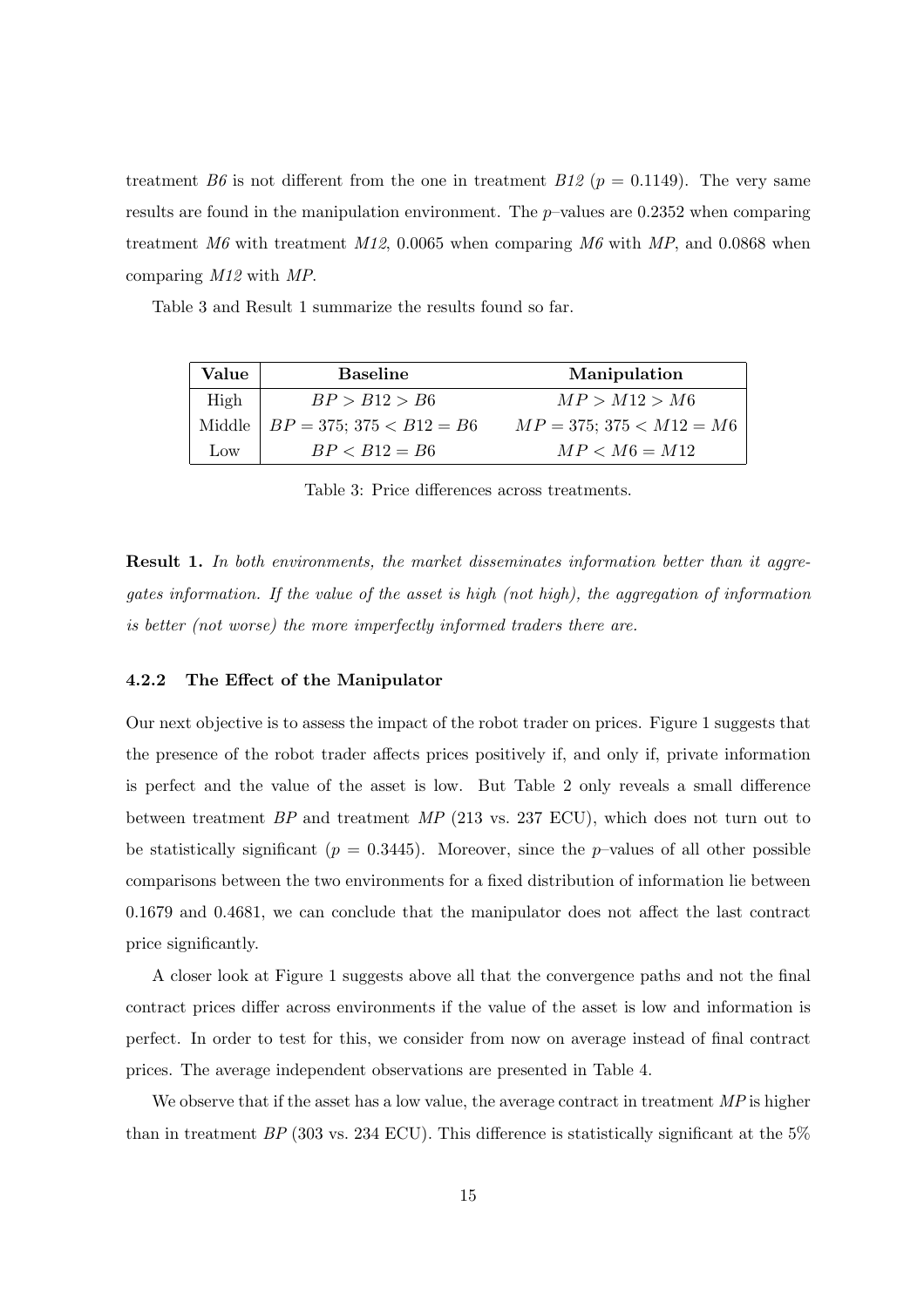|                 |            | High | Middle | Low |
|-----------------|------------|------|--------|-----|
| <b>Baseline</b> | B6         | 385  | 379    | 353 |
|                 | <i>B12</i> | 429  | 381    | 334 |
|                 | BP         | 476  | 385    | 234 |
| Manipulation    | M6         | 392  | 385    | 360 |
|                 | M12        | 435  | 392    | 350 |
|                 | M P        | 488  | 382    | 303 |

Table 4: Average contract prices.

significance level ( $p = 0.0464$ ). For all other possible comparisons, the differences between baseline and manipulation treatments are still rather negligible. In fact, no difference is significant at any conventional significance level.<sup>10</sup> The following result summarizes our main findings with respect to the manipulability of the market.

Result 2. *The presence of the robot trader does not affect the last contract price. It has a positive impact on the average contract price if, and only if, private information is perfect and the value of the asset is low.*

#### 4.2.3 Interpretations and Implications

According to Result 1 the market disseminates information better than it aggregates information. The aggregation of information is also positively correlated to the number of partially informed traders if the value of the asset is 525 ECU. Since the aggregation of information does not depend on the number of imperfectly informed subjects in the other two states, we can confidently reject the first null hypothesis in favor of Hypothesis 1.

Result 2 offers two main implications with respect to the manipulability of the market. First, a necessary condition is that information is perfect. Otherwise, subjects do not update their beliefs regarding the true value of the asset upon the initial trades of the robot. Second, the manipulability of the market also depends on the number of informed traders and the market liquidity. In our earlier study (see Veiga and Vorsatz, 2008), where subjects were endowed with two instead of four shares and three instead of four subjects were informed, it

<sup>&</sup>lt;sup>10</sup>The lowest p–value (0.0737) corresponds to the comparison between the treatments  $M12$  and B12 (392 vs. 381 ECU) when the value of the asset is 375 ECU. This result nicely captures the initial increase in the average price path in treatment M12. Nevertheless, it is impossible to conclude that the manipulation is successful in this case, because the price increase is not very persistent and the robot trader loses, on average, money.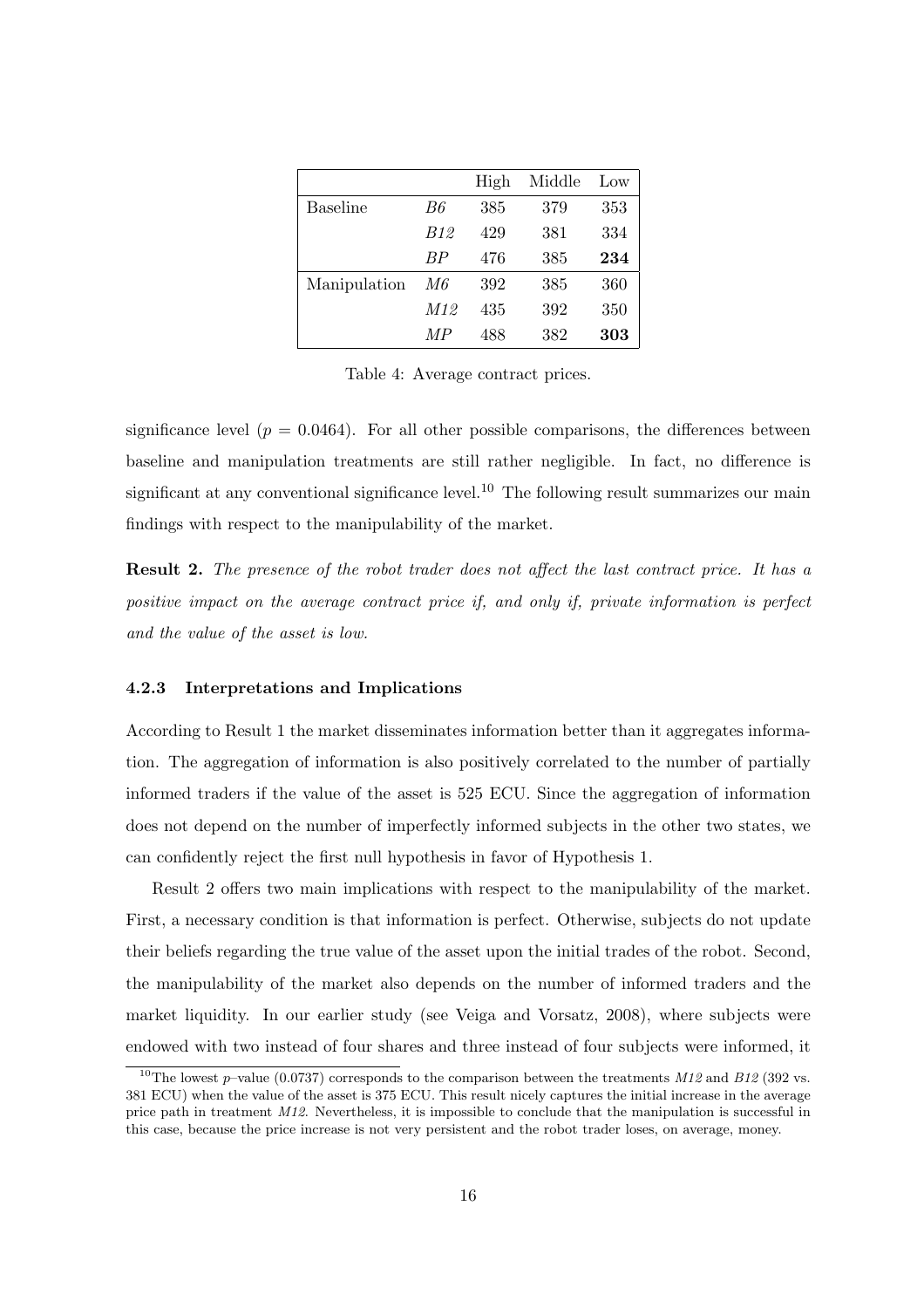was found that the robot was able to induce a higher final contract prices if the value of the asset was low. Here, we only find manipulations in the average contract price. Observe that this difference should not be attributed to the fact that in the current study there are three instead of two states. Information is very well disseminated in both environments if the value is not 125 ECU and, therefore, the results are not caused by a potentially more complicated experimental setup.

#### 4.3 Statistical Analysis: Payoffs

Next, we compare the payoffs of different groups of traders (informed, uninformed, and robot) for different distributions of information and different environments. The data is prepared as follows: we calculate first, for each session, the average per round payoff of the representative trader in a given group. For example, in treatment *B6*, we sum up the per round payoffs of all imperfectly informed traders over the whole session and divide it by the product of the number of imperfectly informed traders (six) and the number of rounds per session (nine). Consequently, for each representative trader, we have six independent observations per treatment. The entries in the following table are then obtained by averaging over all independent observations. Note that the average payoff per round is equal to  $\frac{(125+375+525)\cdot3}{9} \cdot 4 = 1366.67$ ECU. This is the payoff any subject can insure herself/himself by not trading.

|                 |           |      |      | Robot Uninformed Insider (all types) |
|-----------------|-----------|------|------|--------------------------------------|
| <b>Baseline</b> | B6        |      | 1317 | 1416                                 |
|                 | B12       |      |      | 1367                                 |
|                 | <b>BP</b> |      | 1274 | 1552                                 |
| Manipulation    | M6        | 1465 | 1230 | 1487                                 |
|                 | M12       | 1502 |      | 1355                                 |
|                 | МP        | 1391 | 1238 | 1618                                 |

Table 5: Average payoff per round (overall).

Since insiders earn more than uninformed subjects, information is valuable. We also observe that the robot trader turns out to be very successful. It earns not only more than the representative trader of its natural peer–group, the group of uninformed traders, but its payoffs is also higher than the average payoff of 1367 ECU. In fact, the payoff of the robot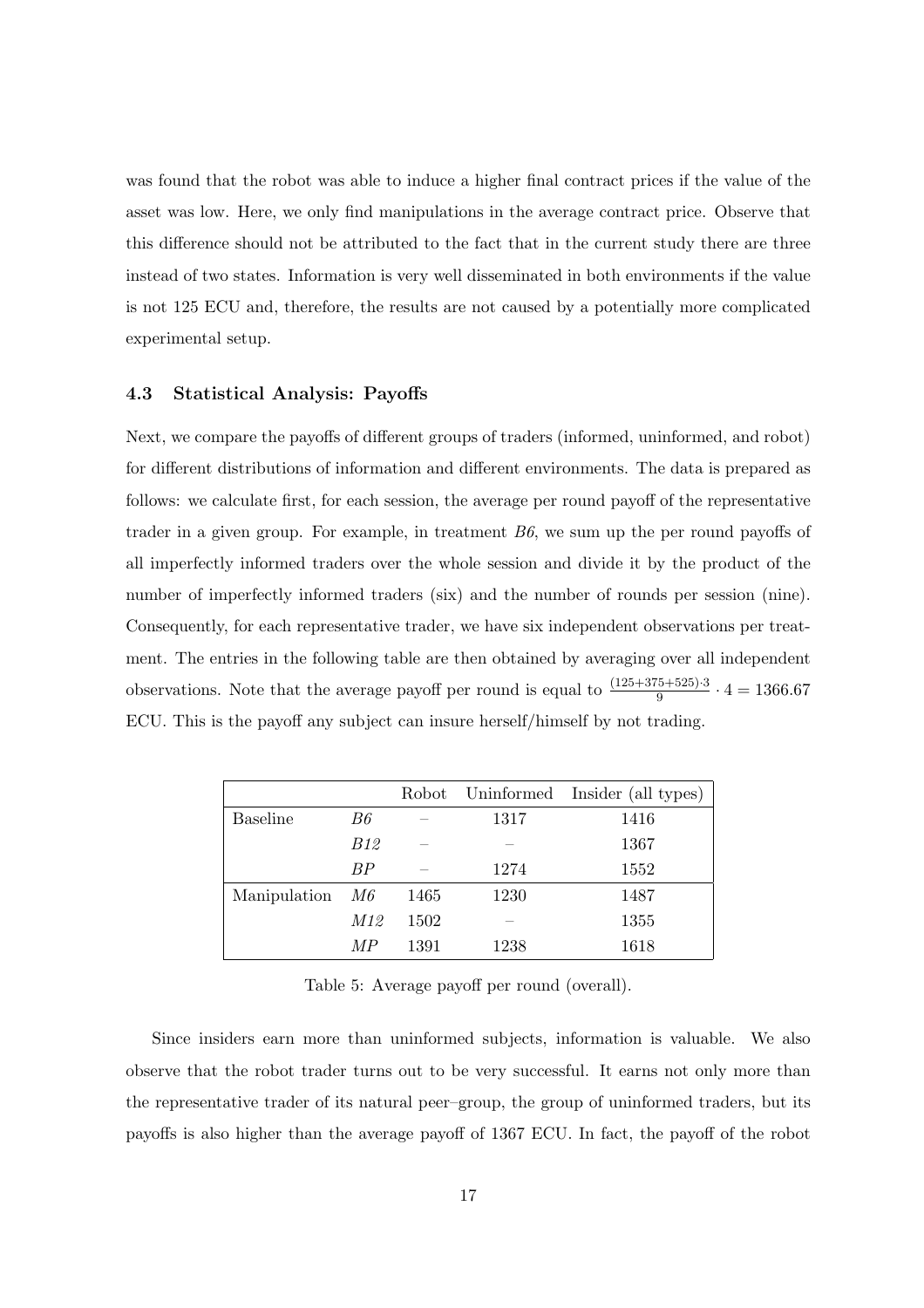trader is higher in *M12* than in *M6* and, in comparison to the representative informed trader, the robot performs better in *M12*, similar in *M6*, and worse in *MP*. Finally, in treatments with both informed and uninformed subjects, the insiders seem to profit from the presence of the robot trader, while the uninformed traders tend to have lower payoffs.

#### 4.3.1 Within Treatment Comparisons

We start our analysis by comparing the average payoff of the group of all insiders, independently on whether they are partially or perfectly informed, with the one of the uninformed subjects. We find that insiders earn significantly more than uninformed subjects, the only exception is treatment *B6* ( $p = 0.0711$ ). In this treatment payoffs are not significantly different from each other because three imperfectly informed subjects, who received in rounds 3 and 9 of session 2 the information that the value of the asset is not 375 ECU, bought simultaneously a lot of shares. In this way, they created an information trap by believing that the value of the asset was 525 ECU although, effectively, it was 125 ECU. As a consequence, the payoff of the group of all informed traders was slightly lower than the one of the uninformed traders.

The performance of the robot trader is evaluated next. In treatment *M6*, the average payoff of the robot trader is significantly higher than the one of the typical uninformed subject  $(p = 0.0468)$ . The underlying reason of this result is that the robot trader earns significantly more than the uninformed subjects whenever the value of the asset is low  $(p=0.0206)$  and that payoffs are not significantly different from each other in the other two states ( $p = 0.3412$ , in both cases). Comparing the earnings of the robot trader with the one of the typical uninformed subject in treatment  $MP$ , it turns out that the difference is not significant  $(p = 0.1473)$  even though the manipulator earns substantially more (1391 vs. 1238 ECU). This result is due to the fact that the robot trader is very profitable in sessions 1–3, in which manipulations are often successful, but performs rather poor in sessions 4–6, where the manipulations fail.

Finally, we compare the payoff of the robot trader with the one of the representative insider. In treatment *M6*, payoffs are not significantly different from each other  $(p = 0.3375)$ , which is already suggested by the very similar per round payoffs (1465 vs. 1487 ECU). In treatment *M12*, the average per round payoff of the robot trader (1502 ECU) is higher than the one of the average insider (1355 ECU), but the difference is not significant ( $p = 0.0711$ ). The typical insider gains substantially more than the robot trader in treatment *MP* (1681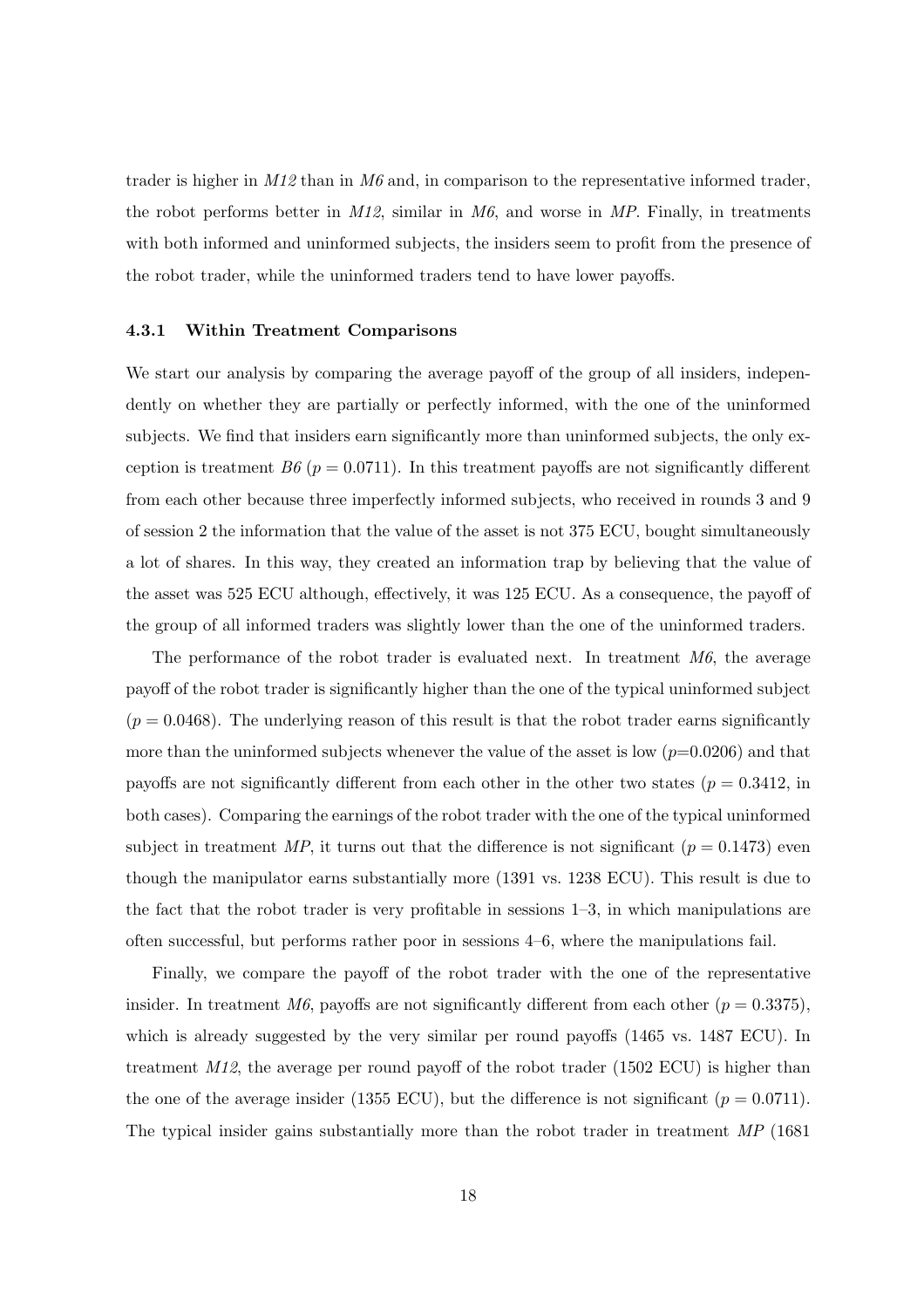vs. 1391 ECU). This difference is again not significant  $(p = 0.2009)$ , because the average per round payoff of the robot trader is actually higher than the one of the representative insider in sessions 1–3. For this to happen two conditions should be met: first, if the value of the asset is 375 or 525 ECU, the dissemination of information has to be rather fast so that the informed traders cannot profit too much from the noise trading of the robot. Second, if the value of the asset is 125 ECU and the informed traders are on the selling side of the market, the initial purchases of the robot have to keep up prices sufficiently long so that the robot trader can unwind its position and still earn more than the average informed trader. The latter is consistent with the hump–shaped average price path in the lower right panel of Figure 1 and our earlier finding that the average contract price in treatment *MP* is rather high if the value of the asset is low.

Result 3. *Insiders earn always more than uninformed subjects and with exception of treatment B6, the difference is significant. The average per round payoff of the robot trader is never significantly lower than the one of either the uninformed traders or the insiders and in treatment M6, it earns significantly more than the representative uninformed subject.*

#### 4.3.2 Between Treatments Comparisons

Regarding Hypothesis 4, we analyze how the payoff of a given representative trader is affected by changes in the distribution of private information. In treatment *B12*, the representative informed trader earns 1367 ECU, which is, as expected, the minimum for this group of traders. Moreover, perfect private information should allow the insiders to exploit their informational advantage at maximum. This intuition is confirmed by the statistical analysis. The representative informed trader earns significantly more in *BP* than in *B12* ( $p = 0.0180$ ) and *B6*  $(p = 0.0101)$ . The difference of 46 ECU between treatment *B6* and *B12* is, however, not significant at a 5% significance level  $(p=0.0711)$ . Similar results are found for the manipulation environment. The insiders have significantly higher payoffs in  $MP$  than in  $M12$  ( $p = 0.0026$ ) and *M6* ( $p = 0.0153$ ). They also earn significantly more in *M6* than in *M12* ( $p = 0.0026$ ).

We also test whether the payoffs of the representative uninformed subject and the robot trader change with the distribution of information. Since all  $p$ -values are higher than 0.1149, we conclude that their payoff is not significantly affected by this treatment variable.

Result 4. *The average payoff per round of the representative informed trader is highest*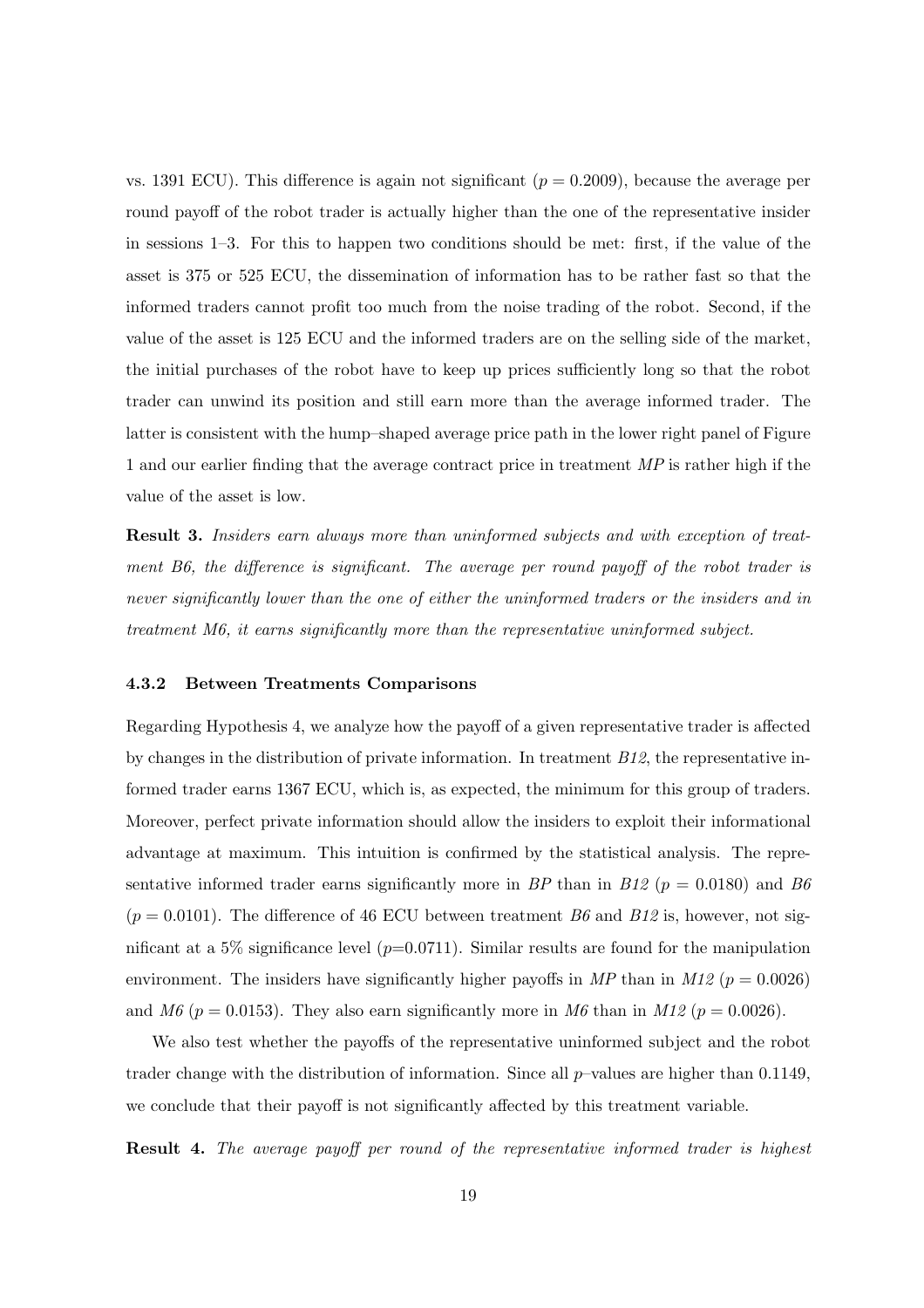*(lowest) if private information is perfect (if all subjects are imperfectly informed). The average per round payoffs of the representative uninformed subject and the robot trader do not depend on the distribution of information.*

We study next how the presence of the robot trader affects the payoff of the informed and uninformed subjects. Table 5 shows that independently of the distribution of information, insiders tend to earn more in the presence of the manipulator (given that also uninformed subjects participate in the market), whereas the uninformed traders earn less. Statistically however, only one difference is significant: if information is imperfect, the uninformed subjects suffer from the presence of the robot trader  $(p = 0.0464)$ . If, on the other hand, information is distributed perfectly, the difference in earnings across environments for this group of traders is not significant  $(p = 0.1149)$ . Finally and regarding the representative informed trader, the p–value is 0.0641 when comparing payoffs in treatments *M6* and *B6*, 0.0711 for *M12* and *B12*, and 0.1490 for *MP* and *BP*.

Our final tests regard the question whether imperfectly informed subjects may also be deluded by the manipulator. Table 6 clearly shows that this is not the case when there are six imperfectly informed traders because independently of the type of information received, insiders earn more in *M6* than in *B6*. This also implies that all potential gains of the robot trader are on behalf of the uninformed traders. On the other hand, if there are twelve imperfectly informed subjects, we observe that all changes the robot trader provokes are in the direction suggested by Hypothesis 5. Most importantly, the traders who receive the signal that the value of the asset is not 375 ECU earn significantly less in the manipulation environment ( $p = 0.0464$ ). This result is caused by the fact that subjects with this information earn significantly less if the true vale of the asset is 125 ECU ( $p = 0.0227$ ). In fact, in this state their average per round payoff is 339 ECU in *B12* and only 5 ECU in *M12*. This result, together with the earlier finding that the robot trader earns more than the average subject in treatment *M12*, can therefore be taken as a hint that also imperfectly informed subjects may fall into information traps. All other payoff differences between treatment *M12* and treatment  $B12$  are, as it can be seen in Table 6, not significant.<sup>11</sup>

 $11$ We want to make a final comment on Table 6. Among the imperfectly informed subjects, the traders with the information that the asset is not 525 ECU profit more from the presence of the robot trader, while those with the information that the value of the asset is not 375 ECU profit less (suffer more). This finding is in line with Hypothesis 5.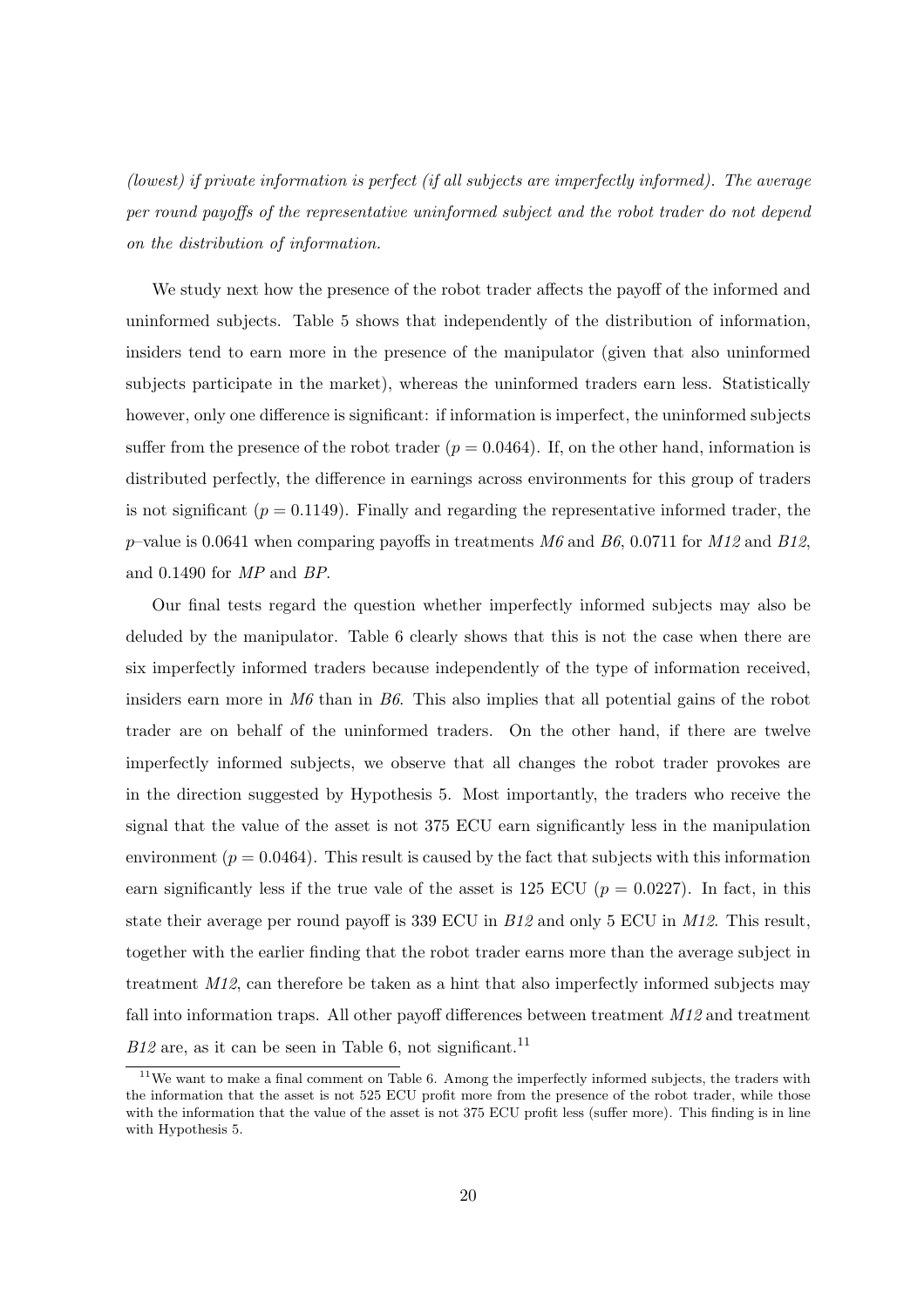| Group of Traders        |                | M6 vs. B6 M12 vs. B12 MP vs. BP |               |
|-------------------------|----------------|---------------------------------|---------------|
| Insider (all)           | 71(0.0641)     | $-12(0.0711)$                   | $66$ (0.1490) |
| Insider (not $525$ ECU) | 96(0.1893)     | 118(0.1893)                     |               |
| Insider (not 375 ECU)   | $52$ (0.3445)  | $-157(0.0464)$                  |               |
| Insider (not $125$ ECU) | $63$ (0.3445)  | $-10(0.2875)$                   |               |
| Uninformed              | $-87$ (0.0464) |                                 | $-36(0.1149)$ |

Table 6: Payoff differences across environments (with  $p$ -values).

Result 5. *If there are twelve (six) imperfectly informed subjects, the traders with the information that the asset is not worth 375 ECU (the uninformed traders) suffer significantly from the presence of the robot trader.*

#### 4.3.3 Interpretations and Implications

We have seen in Result 3 that the robot trader earns always more than the average trader, but, nevertheless, we cannot reject the third null hypothesis in favor Hypothesis 3. This is because the payoff difference with respect to the uninformed traders is only significant in *M6*. Result 3 suggests nevertheless that it is individually rational for a potential manipulator to follow the trading strategy suggested here (and in the theoretical work of Chakraborty and Yilmaz (2008)).

We also found that the average payoff of the representative informed subject is higher if private information is perfect. On the other hand, the average per round payoffs of the representative uninformed subject and the robot trader do not depend on the distribution of information and, therefore, we cannot reject the fourth null hypothesis in favor of Hypothesis 4. Nevertheless it should be observed that the signs of the changes are consistent with Hypothesis 4.

Finally, and most importantly, even though the uninformed subjects suffer most from the presence of the manipulator, partially informed subject can get affected as well. Traders with the signal that the value of the asset is not 375 ECU earn significantly less in treatment *M12* than in treatment *B12*. This is a new result which complements our earlier finding that uninformed traders can be deluded by a robot if information is perfect. Consequently, the fifth null hypothesis can be partly rejected in favor of Hypothesis 5.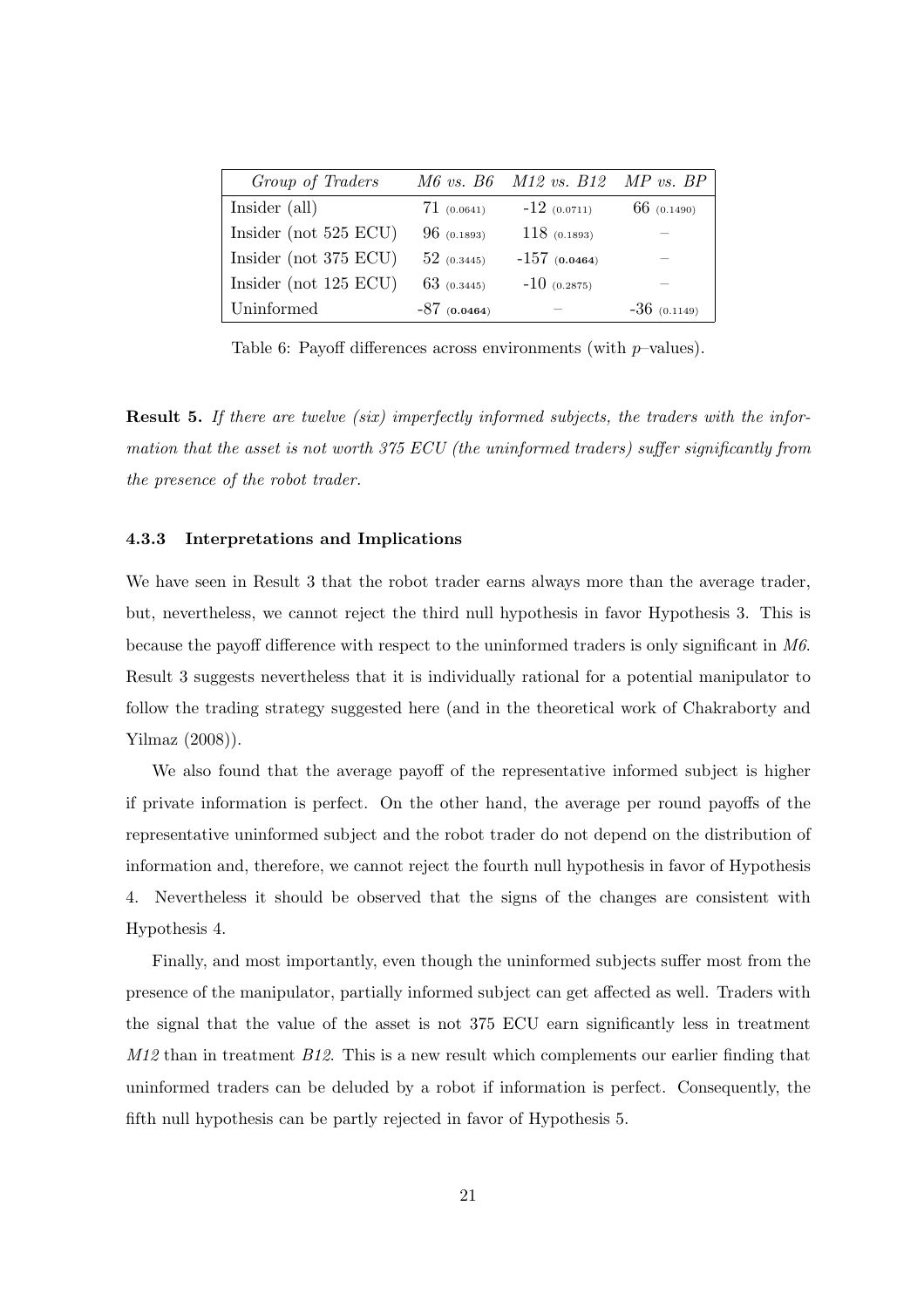# 5 Conclusion

In this paper, we studied experimentally the conditions on the distribution of private information under which a simple asset market can be manipulated by a robot trader. Our main results with respect to the price of the asset revealed that: (i) the short–selling constrained double auction market disseminates information better than it aggregate information, (ii) the aggregation of information improves sometimes when the number of imperfect subjects increases, and (iii) the intended manipulation of the robot trader is only successful when private information is perfect and the value of the asset is low. Since the latter impact is only significant for the average contract, this result differs from our previous findings, where we evidenced that the last contract price was affected by the presence of the robot trader when insiders had perfect information and the value of the asset was low (see Veiga and Vorsatz, 2008). However, the weaker effect of the manipulator in comparison to our former work can be due to the facts that, in the present work, the market is more liquid (traders are endowed with four instead of two shares) and that there are more perfectly informed traders in the market (four instead of three).

Regarding payoffs we found that (i) the computer program is profitable in monetary terms, especially in the treatment when all traders are partially informed, (ii) the uninformed traders (insiders) have the lowest (highest) payoff if private information is perfect, and (iii) the uninformed traders and the subjects with the signal that the value of the asset is not 375 earn less in the presence of the robot trader. The first result clearly shows that manipulations are to be expected in this kind of market (they are individually rational), whereas the latter establishes for the first time that also insiders may be negatively affected by the manipulator.

We regard this research as a further step in order to understand how markets aggregate and disseminate information in the presence of manipulators. In our future research, we are going to assess the robustness of our results with respect to the distribution of payoffs. In case the asset is privately and not commonly valued and the market is still manipulable in a similar way as presented here, an efficiency loss occurs. To quantify this efficiency loss is certainly an important task.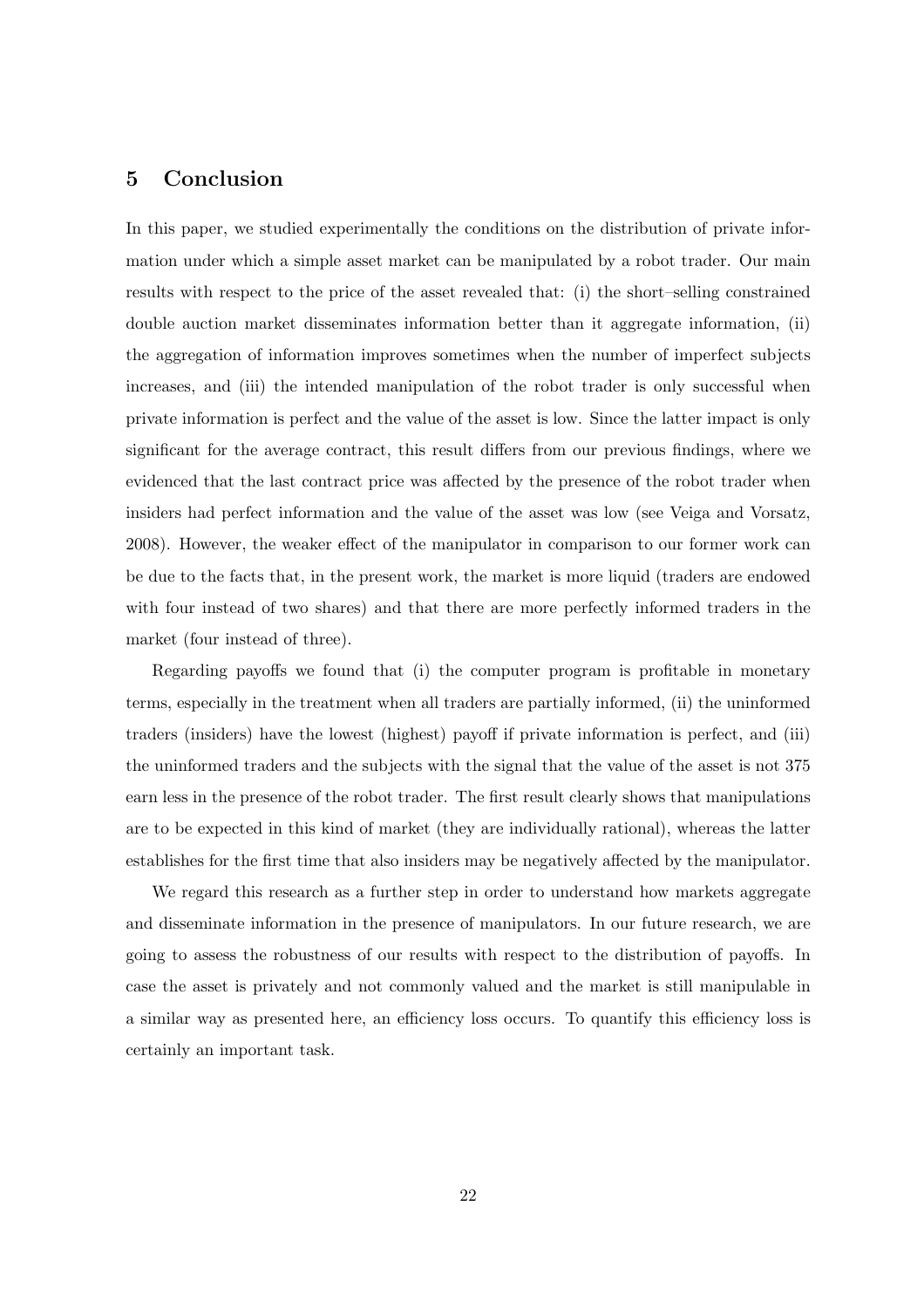# References

- Allen, F. and D. Gale (1992). Stock Price Manipulation. *Review of Financial Studies 5*, 503–529.
- Bagnoli, M. and B. Lipman (1996). Stock Price Manipulation Through Takeover Bids. *RAND Journal of Economics 27*, 124–147.
- Bannerjee, A. (1992). A Simple Model of Herd Behavior. *Quartely Journal of Economics 107*, 797–817.
- Benabou, R. and G. Laroque (1992). Using Priviledged Information to Manipulate Markets: Insiders, Gurus and Credibility. *Quaterly Journal of Economics 107*, 921–958.
- Bikhchandani, S., D. Hirshleifer, and I. Welch (1992). A Theory of Fads, Fashion, Custom and Cultural Change as Informational Cascades. *Journal of Political Economics 100*, 992–1026.
- Camerer, C. (1998). Can Asset Markets Be Manipulated? A Field Experiment with Racetrack Betting. *Journal of Political Economy 106*, 457–482.
- Camerer, C. and K. Weigelt (1991). Information Mirages in Experimental Asset Markets. *Journal of Business 64*, 463–493.
- Chakraborty, A. and B. Yilmaz (2004). Informed Manipulation. *Journal of Economic Theory 114*, 132–152.
- Chakraborty, A. and B. Yilmaz (2008). Microstructure Bluffing with Nested Information. *American Economic Review 98*, 280–284.
- Fischbacher, U. (2007). Z-Tree Zurich Toolbox for Readymade Economic Experiments. *Experimental Economics 10*, 171–178.
- Forsythe, R. and R. Lundholm (1990). Information Aggregation in an Experimental Market. *Econometrica 58*, 309–347.
- Forsythe, R., T. Palfrey, and C. Plott (1982). Asset Valuation in an Experimental Market. *Econometrica 50*, 537–567.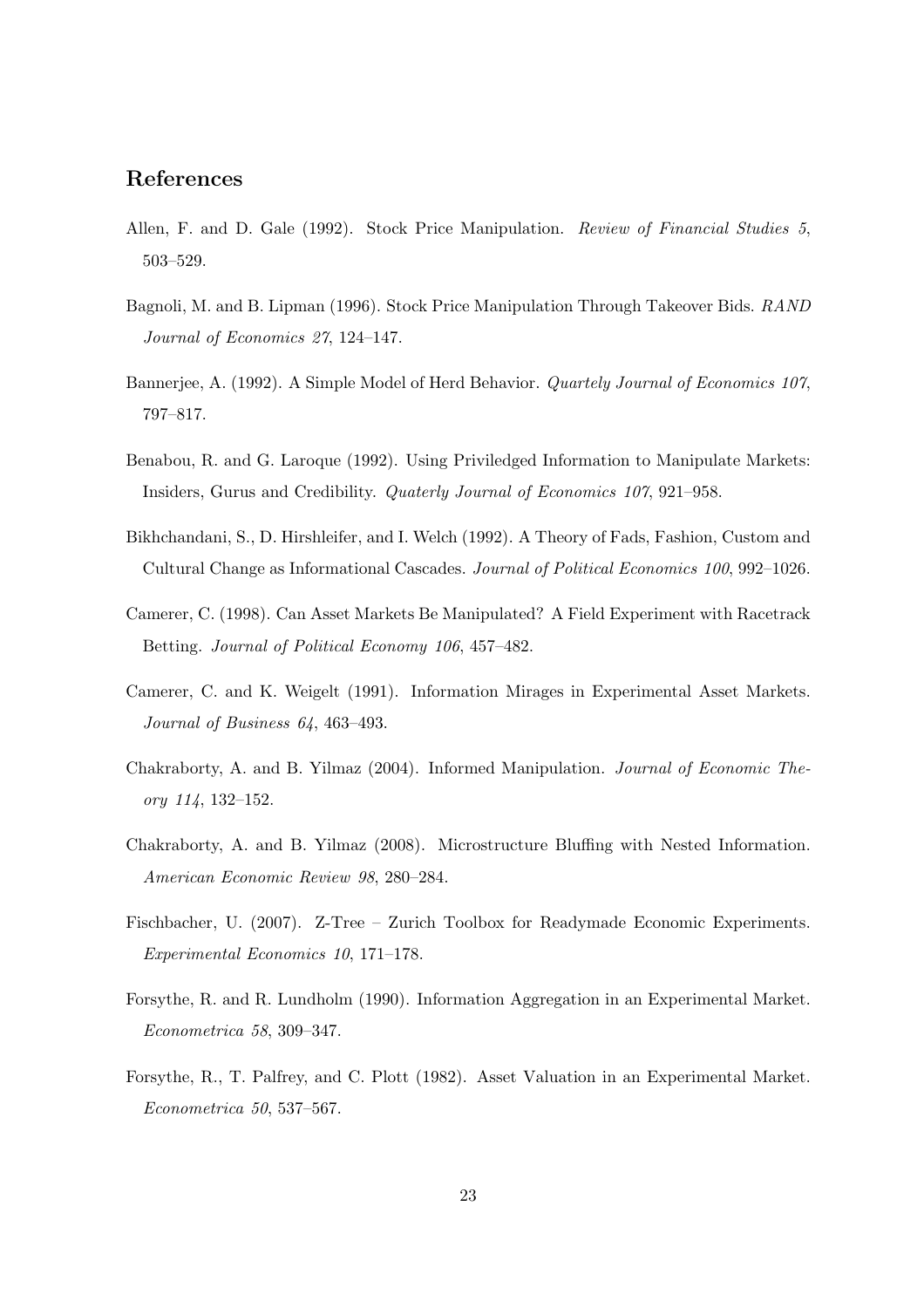- Goldstein, I. and A. Gümbel (2008). Manipulation and the Allocational Role of Prices. *Review of Economic Studies 75*, 133–164.
- Hanson, J., C. Schmidt, and M. Strobel (2004). Manipulation in Political Stock Markets-Preconditions and Evidence. *Applied Economic Letters 11*, 459–463.
- Hanson, R. and R. Oprea (2007). A Manipulator Can Aid Prediction Market Accuracy. *Economica, forthcoming*.
- Hanson, R., R. Oprea, and D. Porter (2006). Information Aggregation and Manipulation in an Experimental Market. *Journal of Economic Behavior and Organization 60*, 449–459.
- Hayek, F. (1945). The Use of Knowledge in Society. *American Economic Review 35*, 519–530.
- Kumar, D. and D. Seppi (1992). Futures Manipulation with Cash Settlement. *Journal of Finance 47*, 1485–1502.
- Muth, J. (1961). Rational Expectations and the Theory of Price Movements. *Econometrica 29*, 315–335.
- Nöth, M., C. Camerer, C. Plott, and M. Weber (1999). Information Aggregation in Experimental Asset Markets: Traps and Misaligned Beliefs. *Mimeo*.
- Ottaviani, M. and P. Sørensen (2007). Outcome Manipulation in Corporate Prediction Markets. *Journal of the European Economic Association 5*, 554–563.
- Pearlstein, S. (2003). Misplacing Trust in the Markets. *Washington Post July 30*.
- Plott, C. and S. Sunder (1982). Efficiency of Experimental Security Markets with Insider Information: An Application to Rational–Expectations Models. *Journal of Political Economy 90*, 663–698.
- Plott, C. and S. Sunder (1988). Rational Expectations and the Aggregation of Diverse Information in Laboratory Security Markets. *Econometrica 56*, 1085–1118.
- Strumpf, K. and P. Rhode (2003). Historical Presidential Betting Markets. *Journal of Economic Perspectives 18*, 127–141.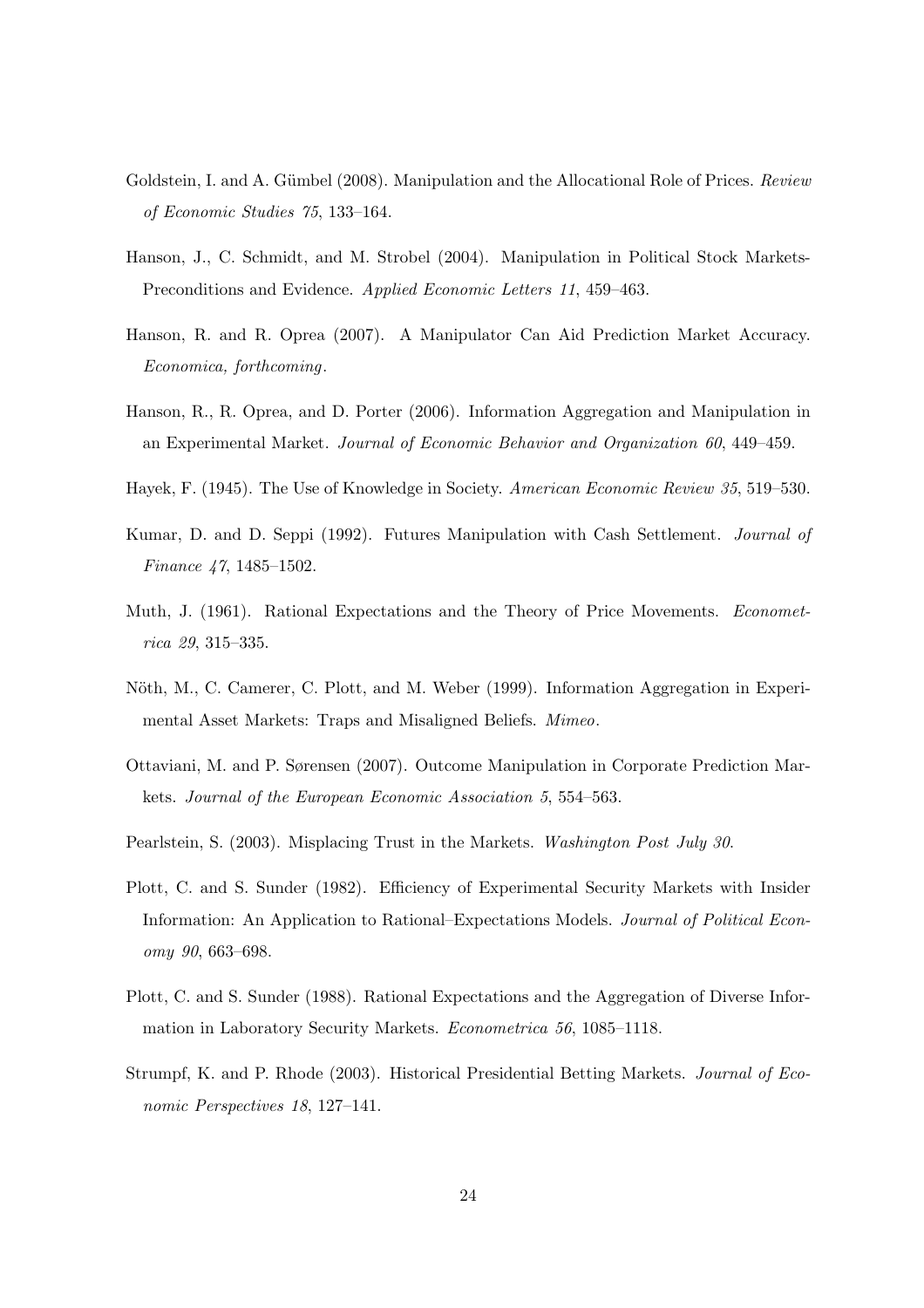- Sunder, S. (1992). Market for Information: Experimental Evidence. *Econometrica 60*, 667– 695.
- Veiga, H. and M. Vorsatz (2008). Price Manipulation in an Experimental Asset Market. *European Economic Review*, http://dx.doi.org/10.1016/j.euroecorev.2008.05.004.
- Wolfers, J. and E. Zitzewitz (2004). Prediction Markets. *Journal of Economic Perspectives 18*, 107–126.
- Wyden, R. and B. Dorgan (2003). Call for Immediate Halt to Tax–funded "Terror Market" scheme. *Press Release July 28*.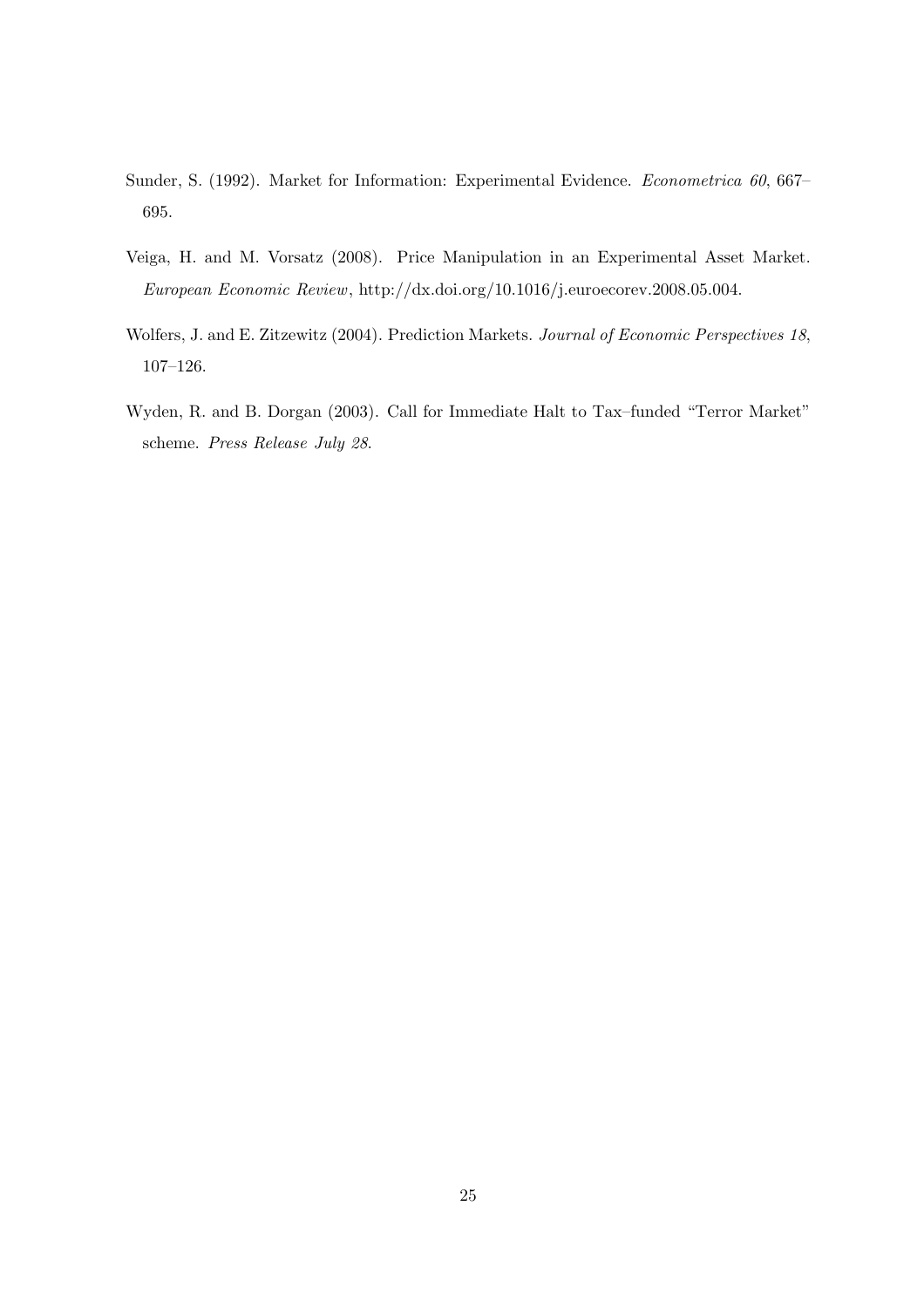# Appendix A: Price Paths



Figure 2: Price development in B6.



Figure 3: Price development in M6.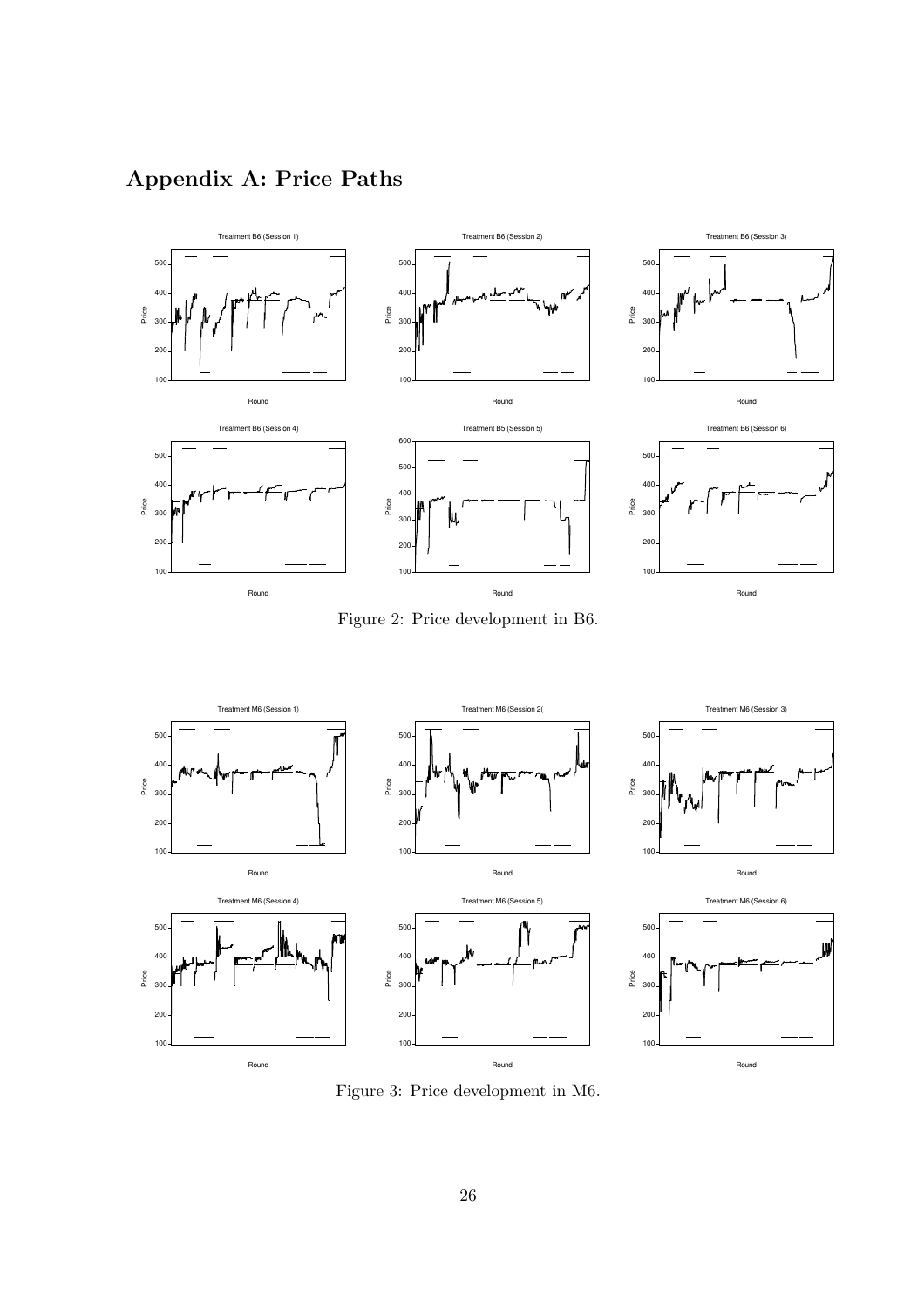

Figure 4: Price development in B12.



Figure 5: Price development in M12.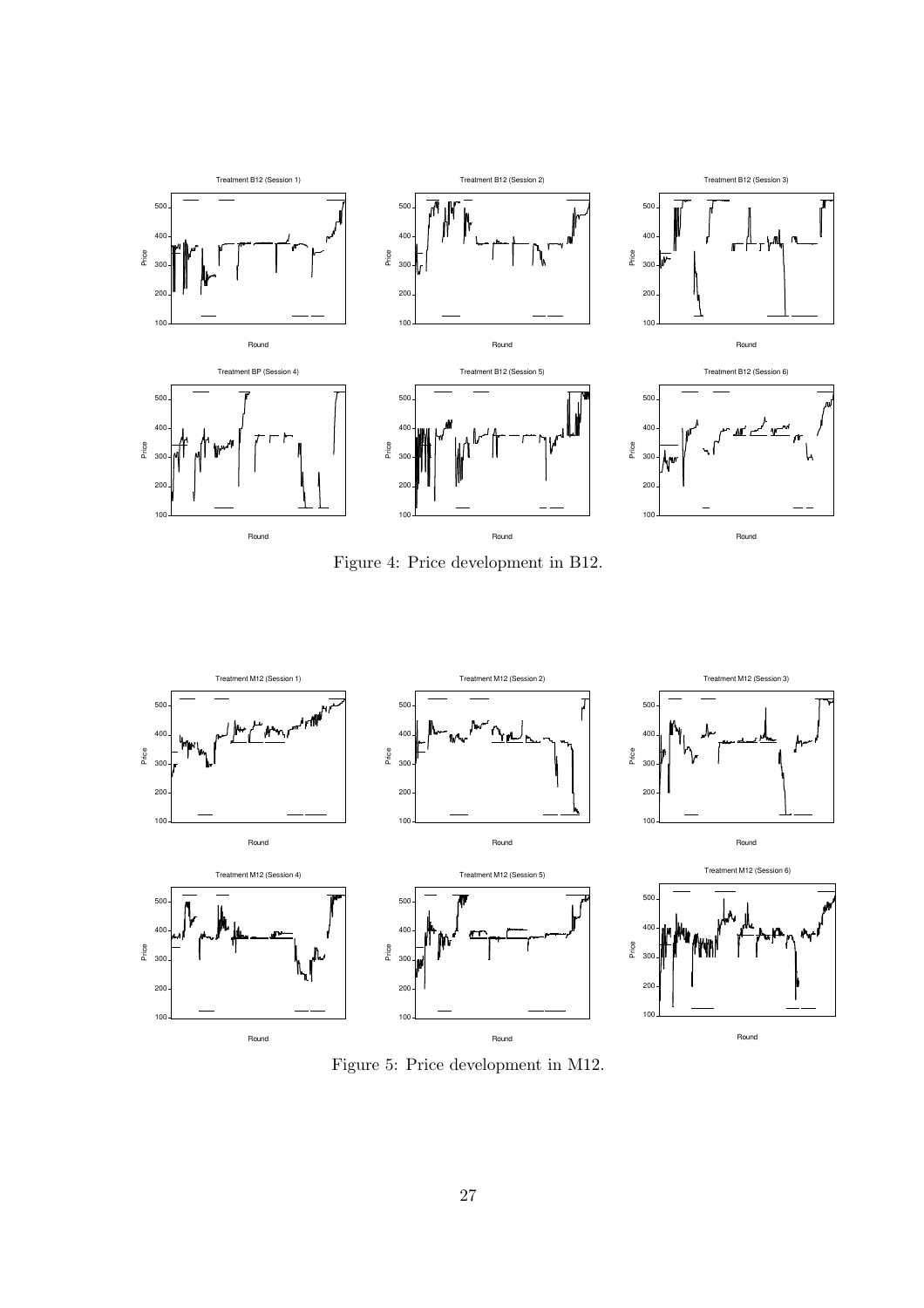

Figure 6: Price development in BP.



Figure 7: Price development in MP.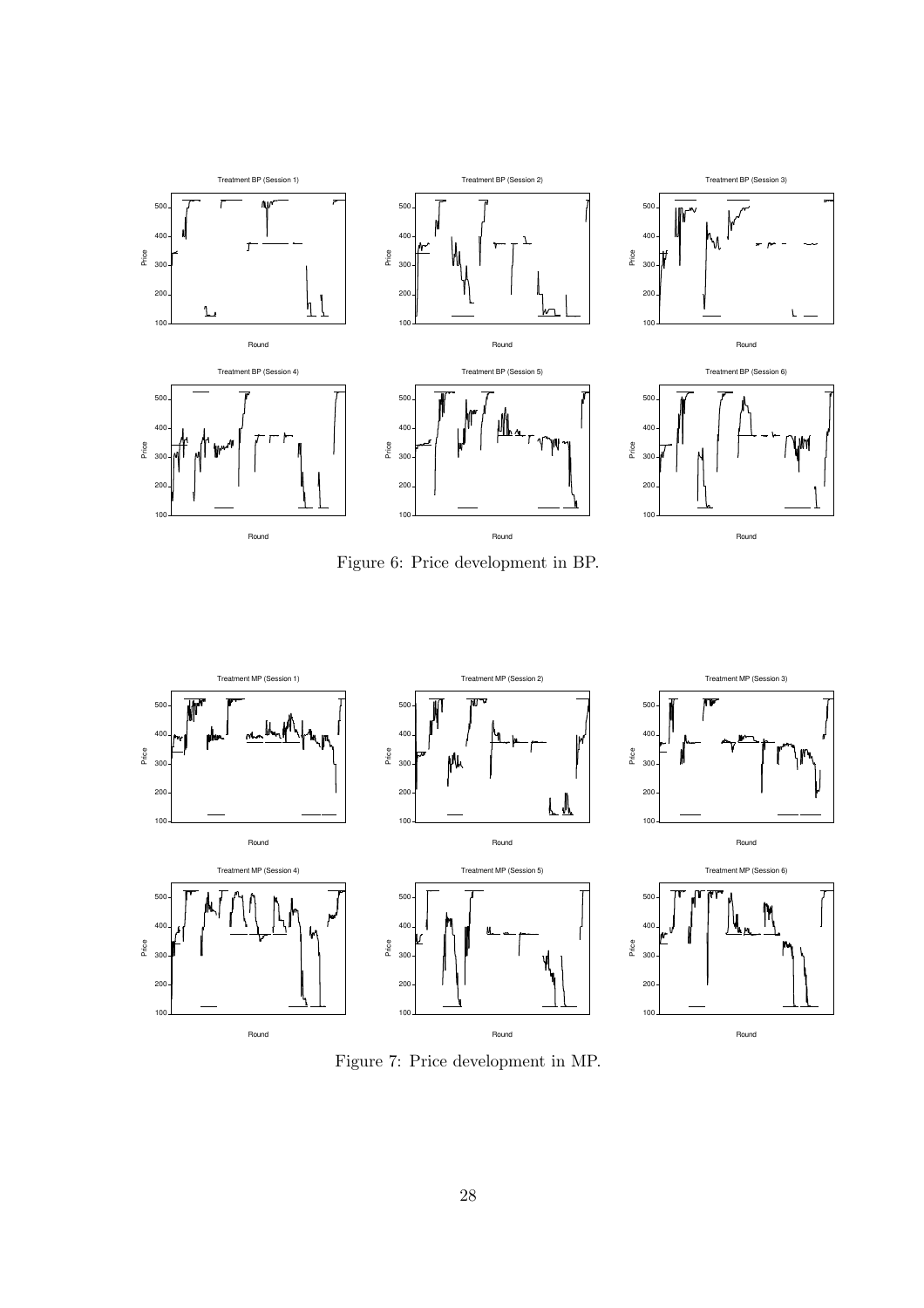# Appendix B: Instructions (M12)

### Welcome

Dear participant, thank you for taking part in this experiment. It will last about 90 minutes. If you read the following instructions carefully, you can – depending on your decisions – earn some more money in addition to the 3 Euro show-up fee, which you can keep in any case. The entire of money which you earn with your decisions will be added up and paid to you in cash at the end of the experiment. These instructions are solely for your private information.

We will not speak of Euros during the experiment, but rather of ECU (Experimental Currency Units). Your whole income will first be calculated in ECU. At the end of the experiment, the total amount you have earned will be converted to Euro at the following rate:

### $1000$  ECU = 90 Eurocents.

In order to ensure that the experiment takes place in an optimal setting, we would like to ask you to abide to the following rules during the whole experiment:

- do not communicate with your fellow students!
- do not forget to switch off your mobile phone!
- read the instructions carefully. If something is not well explained or you have any question now or at any time during the experiment, then ask one of the experimenters. Do, however, not ask out loud, raise your hand instead. We will clarify questions privately.
- you may take notes on this instruction sheet if you wish.
- after the experiment, remain seated till we paid you off.
- if you do not obey the rules, the data becomes useless for us. Therefore we will have to exclude you from this experiment and you will not receive any compensation.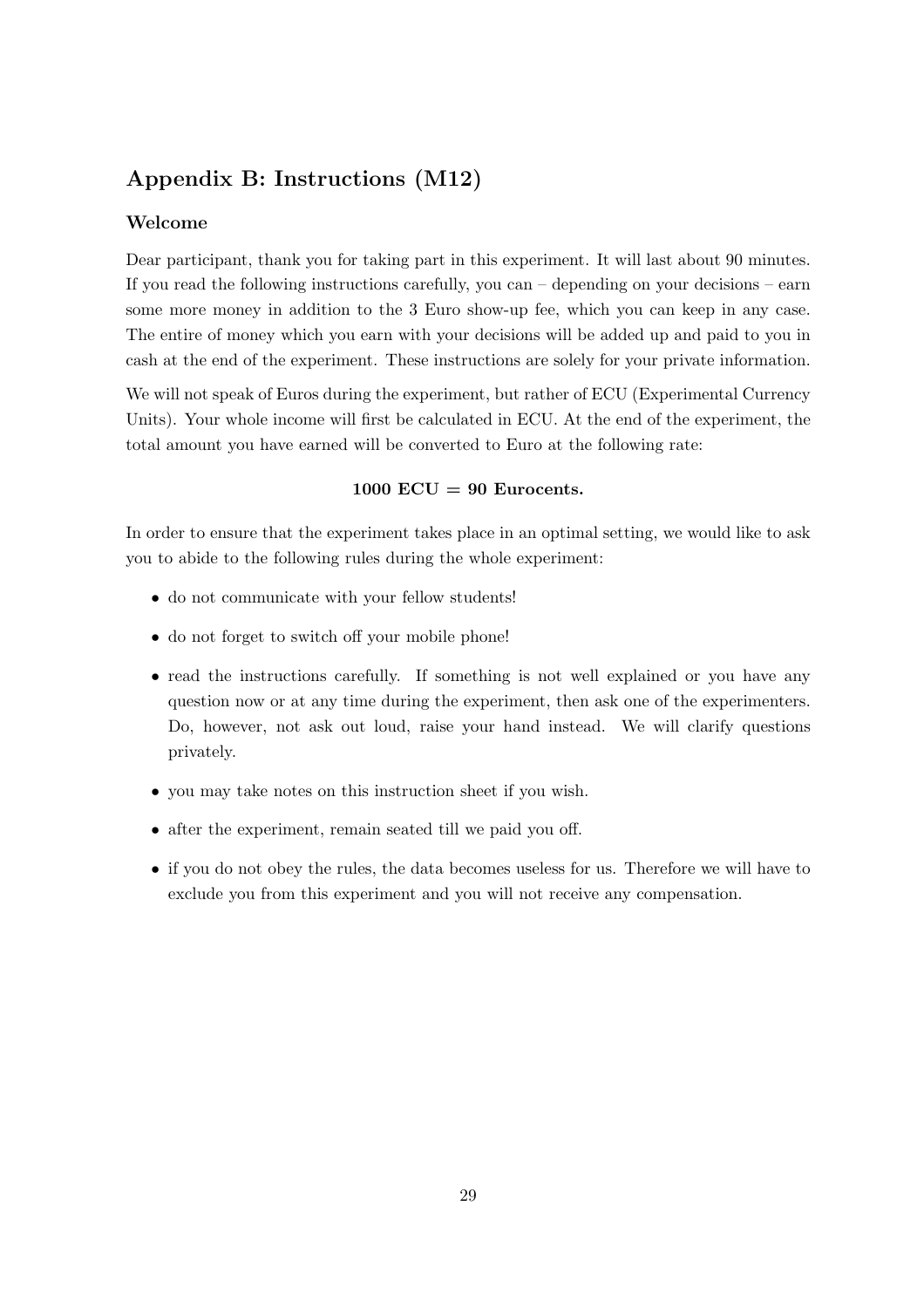### Environment

You will learn how the experiment will be conducted later, first we introduce you to the basic situation. You will find control questions at the end of the description that help you to understand it better.

### The Asset Market

In this experiment, you have the possibility to trade a financial asset in a stock exchange market for a total of ten rounds. Your final income (in Euro) will be determined by the sum of your per-round payoffs (in ECU). Every round, before the market opens for trade, the actual liquidation value of the asset is determined. It is either 125, 375, or 525 ECU and all values are equally likely to occur. The liquidation value is also common; that is, it is the same for all traders. Once the market closes, you receive the liquidation value for every share of the asset in your portfolio. For example, if the actual liquidation value of the asset is 375 ECU and you have a total of five shares of the asset, then you receive 1.875 ECU.

In the beginning of every round, every trader is endowed with four shares of the asset and 25.000 ECU. Yet, the 25.000 ECU are an interest free loan from a bank; that is, you will have to pay them back at the end of the very same round.

#### Information Structure

No trader is informed about the actual liquidation value before the trading stops in the first round of the experiment. From round two on, all traders receive some information about the liquidation value before the market opens. In particular, everybody gets to know one of the two values the asset does not take. Six traders learn one value the asset does not have and six traders the other. As an example consider a situation when the actual liquidation value is 125. In this case, six traders learn that it is not 375 and six traders learn that it is not 525.

#### The Computer Trader

In addition to the twelve human traders there is one computer program that participates in the market. Most importantly, the computer trader does not receive any information with respect to the liquidation value of the asset before the market closes.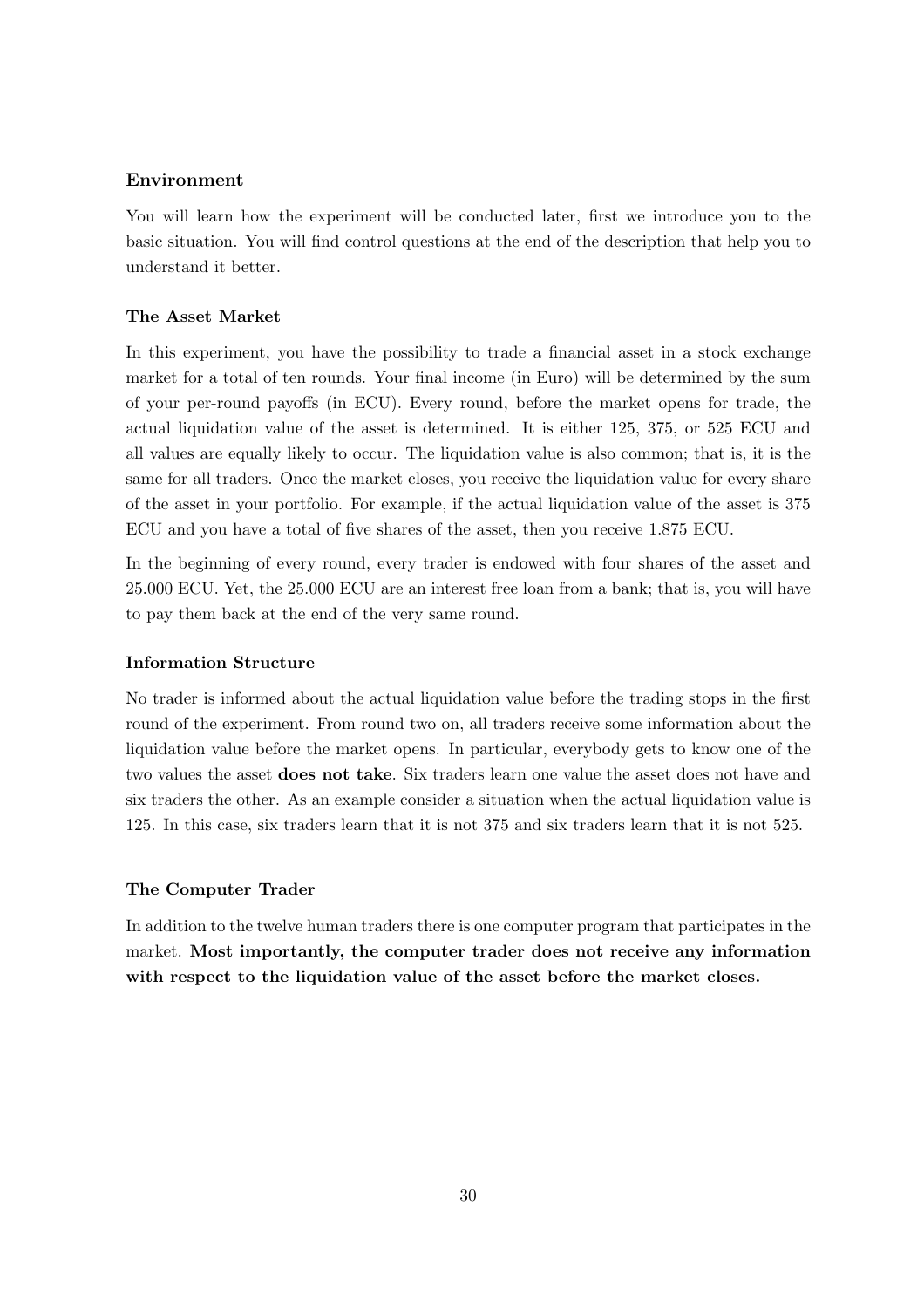### Control Questions

Please answer the following control questions before you continue reading the instructions. Once you have written down all your answers, please raise your hand so that one of the experimenters can check them.

- 1. How many traders participate in the same market?
- 2. How many shares of the asset do you receive in the beginning of round 5?
- 3. Do you have to return your monetary endowment of 25.000 ECU at the end of the very same round?
- 4. How many traders receive information with respect to the liquidation value in round 1 of the experiment?
- 5. How many traders receive information with respect to the liquidation value in round 9 of the experiment?
- 6. Does the computer trader ever receive information with respect to the liquidation value of the asset?
- 7. Suppose you learn in round 5 that the liquidation value is not 525 ECU. How many traders receive the same information as you?
- 8. Imagine you learn in the end of round 6 that the liquidation value of the asset is 375.
	- (a) If you bought one share of the asset at a price of 300 ECU, what was be your monetary gain (in ECU) from the trade?
	- (b) If you bought one share of the asset at a price of 450 ECU, what was your monetary gain (in ECU) from the trade?
- 9. Imagine you learn in the end of round 6 that the liquidation value is 375.
	- (a) If you sold one share of the asset at a price of 300 ECU, what was be your monetary gain (in ECU) from the trade?
	- (b) If you sold one share of the asset at a price of 450 ECU, what was your monetary gain (in ECU) from the trade?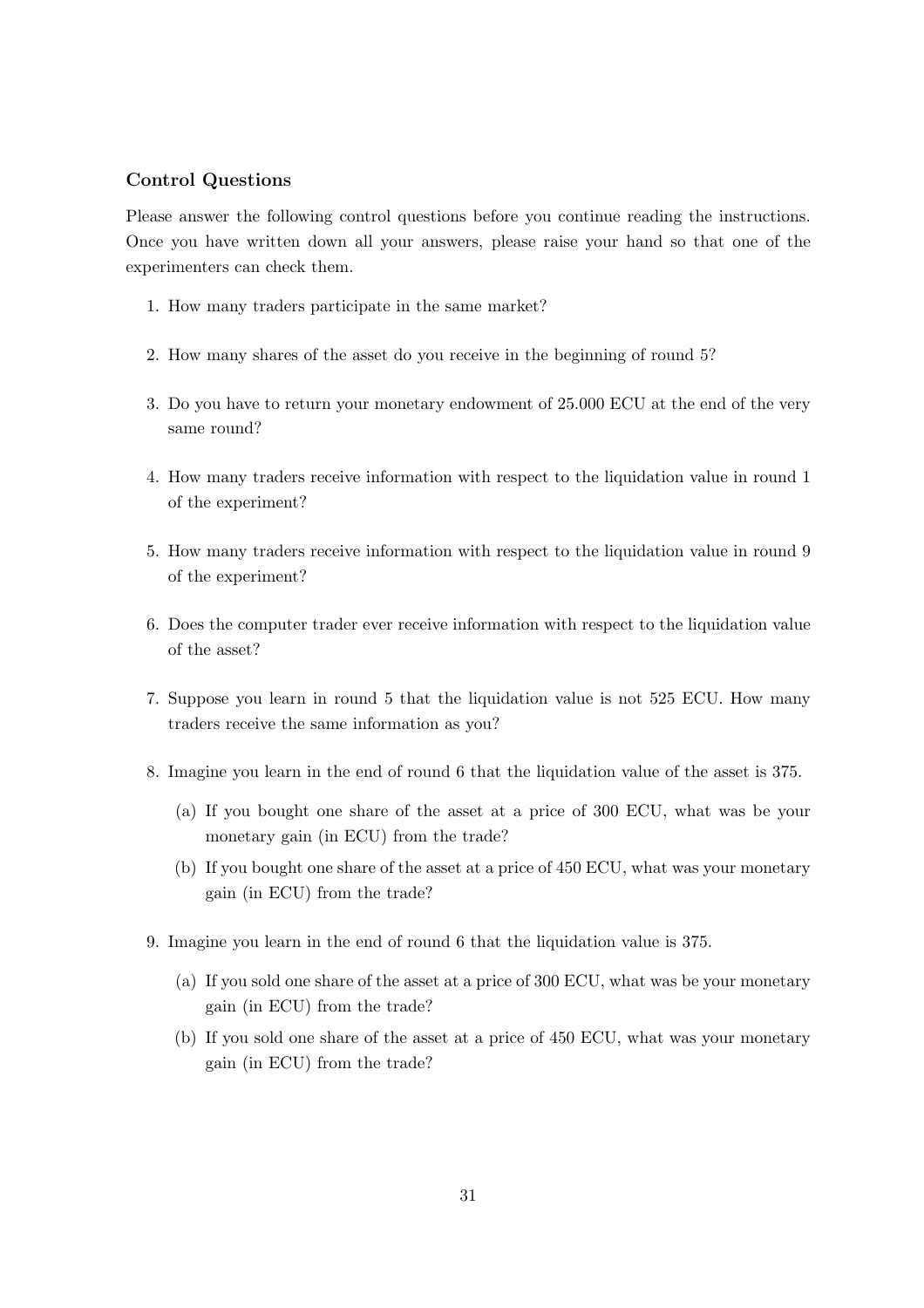### The Experiment

In the next step, we will now go over a brief instruction period so that you get used to the computer interfaces.

#### The Trading Mechanism

After the determination of the liquidation value, a stock exchange market opens for 300 seconds. On the top of the corresponding computer screen you can identify the current trading round, how long the market remains to be open, and the total amount of ECU you have gained so far. In our example, we are in the second out of ten trading rounds, the market remains to be open for one second, and the trader has earned 1500 ECU so far.



The screen is further divided into two main parts, the boxes on left hand side and the boxes on the right hand side. The boxes on the left hand side provide different pieces of information whereas the boxes on the right hand side are needed to trade the asset. At first, we introduce the purposes of the boxes on the left hand side.

1. The box on the top is entitled Information. As it had been said before, in round one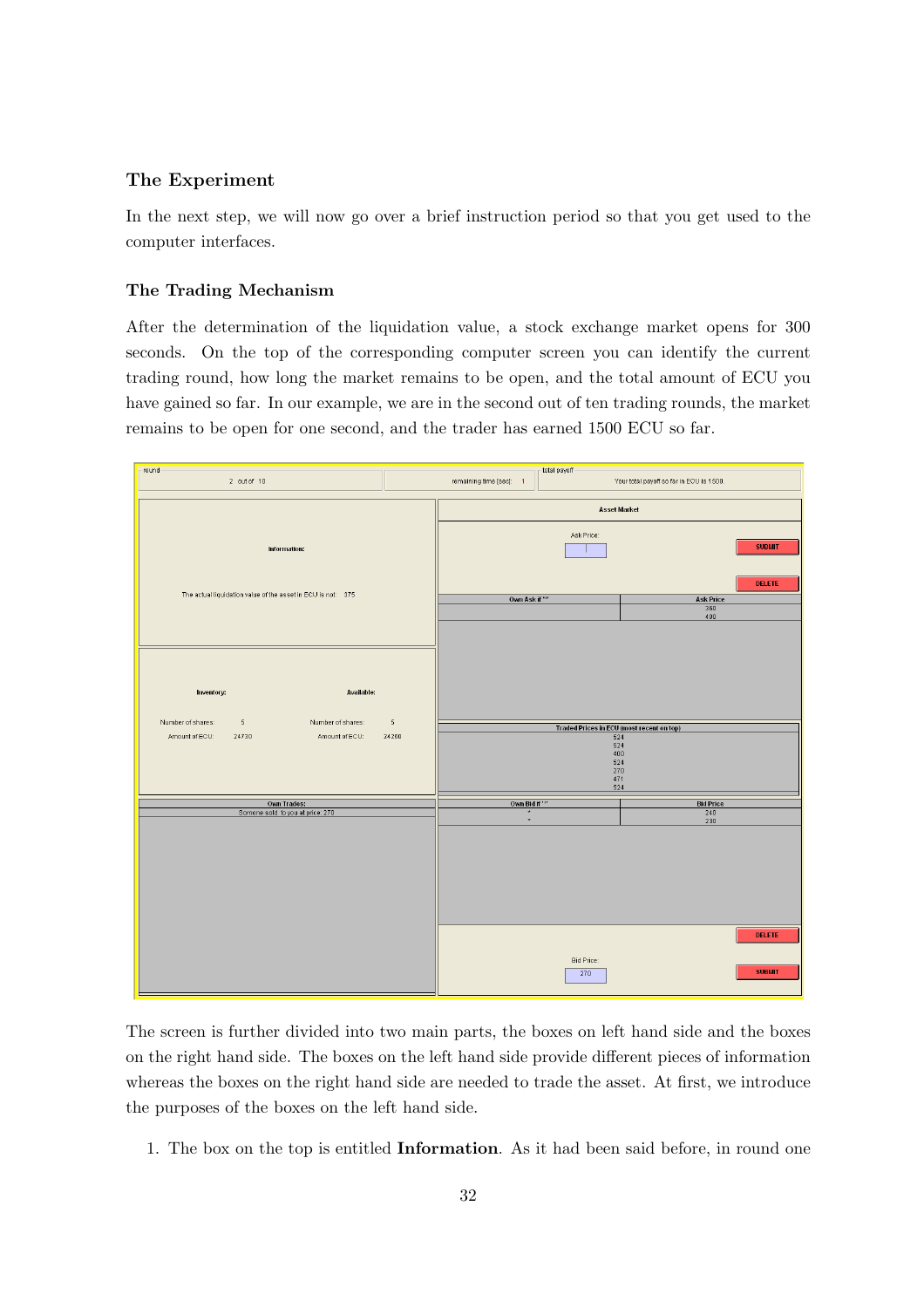of the experiment no trader has information about the liquidation value of the asset. From round two on, you will get to know one of the two values the asset does not take. You will see each of the two possible values the asset does not have with the same probability. In our example, the trader learns that the liquidation value is not 375.

2. The box in the middle gives you an overview about your portfolio and your cash account. In the left part of this box, the Inventory, you find how many shares of the asset you possess (in our example you possess 5) and how many ECU you have in your cash account (in our example you have 24.730 ECU). The right part of the box, which is denominated Available, has the following aim:

Any sell offer you make is binding. So, if you want to sell one share of the asset, then you must be able to deliver it at any time in the future once the offer is accepted. To insure this, we reduce the number of shares available to you by one whenever you place a new sell offer. As the number of available shares is not allowed to be negative, you can have in total at most as many standing sell offers as shares in the inventory. In our example, the number of available shares is equal to the number of shares in the inventory because the individual does not have any open sell offers.

A similar approach applies to the available ECU. If you want to buy one share of the asset, then you must be able to pay for it in the future. To insure this, we reduce the available ECU by the amount you are willing to pay whenever you place a new buy offer. As the available ECU is not allowed to be negative, the total value of your buy offers cannot exceed the amount of ECU in the inventory. In our example, you see on the right hand side of the screen that the trader has two standing buy offers (the ones marked with a star at the prices of 230 and 240 ECU). Hence, a total of 470 ECU is subtracted from the ECU in the inventory to come up with 24.260 ECU this individual can still use for additional buy offers.

3. The box at the bottom is called Own Trades. This box contains a list of your own trades during a round. The most recent trade is on the top of the list. In our example, the individual made so far one trade in this round. S/he bought one share of the asset at a price of 270 ECU.

The boxes on the right hand side of the screen are denoted **Asset Market**. We are going to explain next how the asset is bought and sold using these boxes.

1. If you want to sell one share of the asset, enter the minimum amount of ECU you want to obtain in the field denominated Ask Price. You have to confirm your decision by pressing the button Submit. Your offer appears immediately in the column Ask Prices where all open sell offers are collected. The open sell offers are ordered with the lowest ask price being on the top of the list. You can easily identify your own open sell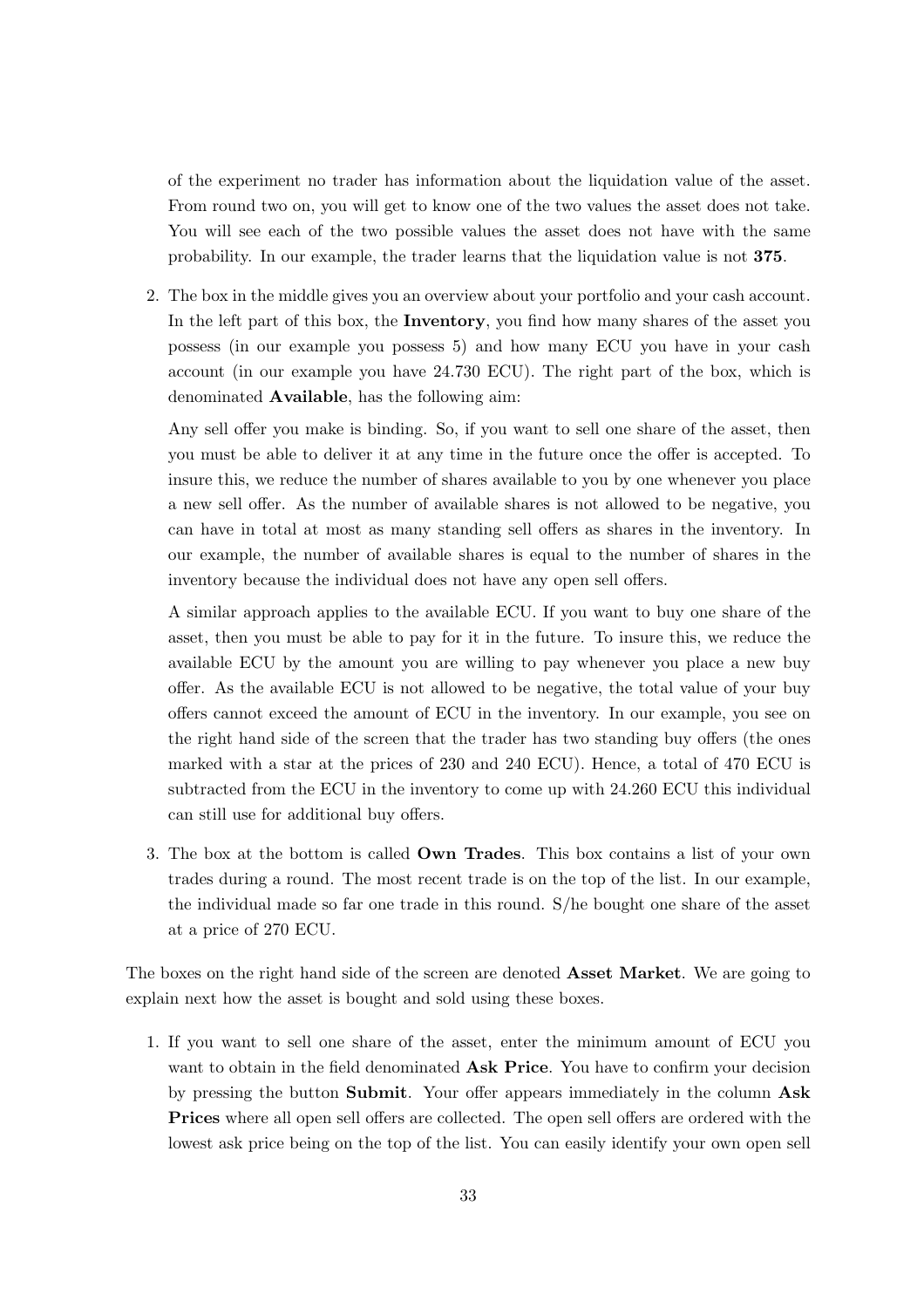offers; they are marked with the symbol \*. We want to remind you that any additional sell offer decreases the amount of available shares by one. You are allowed to withdraw a sell offer that has not found a buyer. To do so, you only have to select the sell offer you want to eliminate from the list and to click on the button **Delete**. As a consequence, the amount of available shares rises by one again.

- 2. If you want to buy one share of the asset, enter the maximum amount of ECU you are willing to pay in the field denominated **Bid Price**. You have to confirm your decision by pressing the button Submit. Your offer appears immediately in the column Bid Prices where all open buy offers are collected. The open buy offers are ordered with the highest bid price being on the top of the list. You can easily identify your open buy offers; they are marked with the symbol \*. We remind you that any additional buy offer decreases the amount of available ECU by the value of your bid. You are allowed to withdraw a buy offer that has not found a seller. To do so, you only have to select the buy offer you want to eliminate from the list and to click on the button Delete. As a consequence, the available ECU goes up again.
- 3. When and how does a trade take place? A trade is possible if the highest bid price is at least as high as the lowest ask price. In this situation, one bidder is willing to pay for the asset at least as much as one seller asks for it. These situations are recognized by the system and trade takes place automatically. The traded price will be equal to the one proposed by the first of the two parties. One simple example clarifies this: Suppose that in a certain situation the lowest ask price is 170 ECU and that the highest bid price is 169 ECU. Then, no trade is possible. If another bidder is willing to pay 177 ECU for the share, the only thing s/he needs to do is to enter a bid of 177 ECU into the system following the procedure of point (2) above. The system recognizes that a trade is possible; that is, the seller receives 170 ECU from the buyer's inventory (because the seller was first in the market) and the buyer receives one share of the asset from the seller's inventory.

An important box on the right hand side is called **Traded Prices**. In it, you find a list of all prices at which a trade took place. The most recent trade price is on the top of the list. In our example, the most recent price is 524 ECU.

#### Round Summary

Once the market closes, the asset is liquidated. In the corresponding computer screen you find different pieces of information. On the left hand side of the screen you find (a) your particular information with respect to the actual liquidation value of the asset, (b) how many shares and how many ECU you have in your inventory, and (c) a history of your trades. On the right hand side you find the summary statistics of this round. We inform you about the